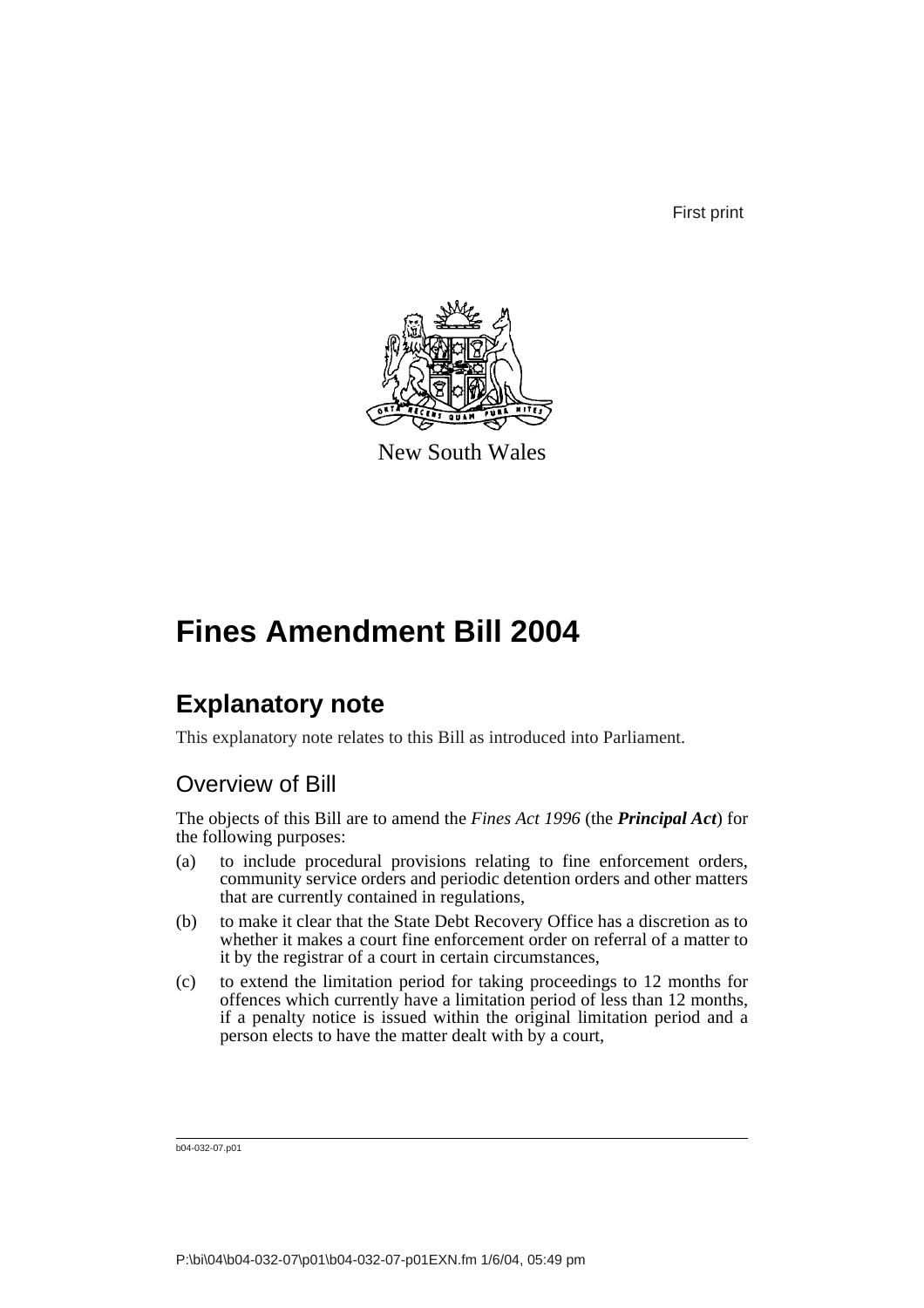Explanatory note

- (d) to specify additional circumstances when a court fine enforcement order or a penalty notice enforcement order may be withdrawn by the State Debt Recovery Office,
- (e) to remove the power of the Minister to apply for annulment of a penalty notice enforcement order in the case of a question or doubt as to liability and to extend the power of the State Debt Recovery Office to annul a penalty on that ground, but only after seeking a review of the matter by the prosecuting authority,
- (f) to make it clear that a fine defaulter may apply to the State Debt Recovery Office to have a fine written off,
- (g) to restrict action taken against the licences of persons who commit offences while under the age of 18 years to cases involving vehicle or parking offences,
- (h) to require the Roads and Traffic Authority to cease enforcement action if a fine defaulter pays 6 instalments in accordance with a first extension of time to pay,
- (i) to constitute a Hardship Review Board and to provide for its function of reviewing decisions of the State Debt Recovery Office relating to applications for further time to pay fines or to have fines written off,
- (j) to require the State Debt Recovery Office to waive enforcement costs for persons who commit offences while under the age of 18 years,
- (k) to authorise the State Debt Recovery Office to disclose personal information in relation to a fine defaulter to a prosecuting authority or government authority that issued a penalty notice,
- (l) to make other amendments of a procedural, consequential and statute law revision nature,
- (m) to make provision of a savings and transitional nature.

### Outline of provisions

**Clause 1** sets out the name (also called the short title) of the proposed Act.

**Clause 2** provides for the commencement of the proposed Act on a day or days to be appointed by proclamation.

**Clause 3** is a formal provision that gives effect to the amendments to the *Fines Act 1996* set out in Schedule 1.

Explanatory note page 2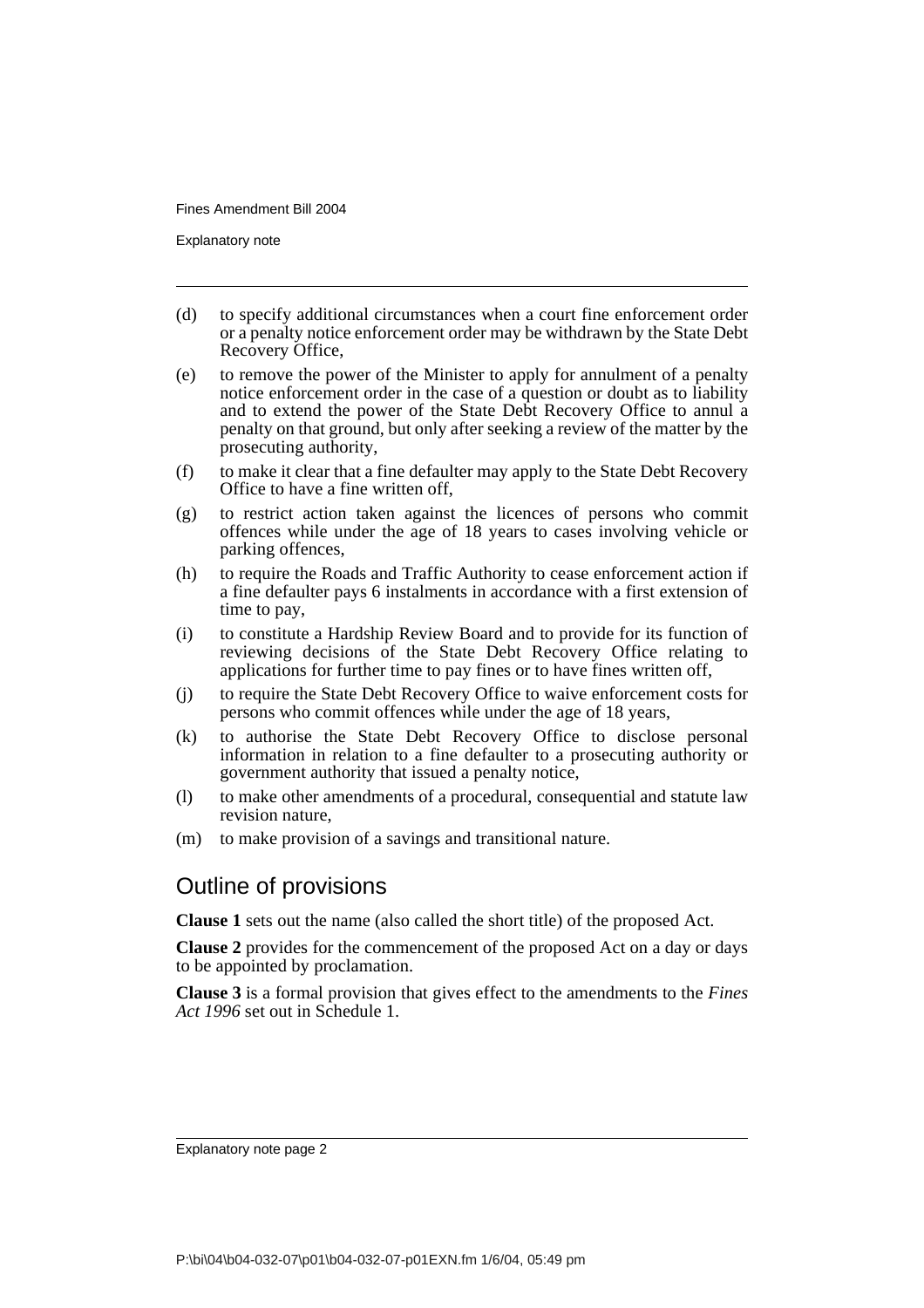Explanatory note

### **Schedule 1 Amendments**

#### **Procedural provisions relating to fine enforcement orders**

**Schedule 1 [2]** inserts in the Principal Act provisions setting out the means by which a matter may be referred to the State Debt Recovery Office for the making of a court fine enforcement order.

**Schedule 1 [3]** makes it clear that the State Debt Recovery Office may, but is not required to, make a court fine enforcement order if an unpaid fine is referred to it by the registrar of a court in the situation where the fine has previously been the subject of an order and enforcement action.

**Schedule 1** [4] sets out the matters to be specified in a court fine enforcement order, which were previously contained in regulations.

**Schedule 1 [6]** omits a provision as a result of procedural matters contained in regulations being inserted in the Principal Act.

**Schedule 1 [11]** omits, as a consequence of the amendments made by **Schedule 1 [12] and 1 [13]**, the requirement to certify in an application for a penalty notice enforcement order that proceedings may be taken for the offence.

**Schedule 1 [12]** limits the period within which a penalty notice enforcement order may be made to the applicable limitation period for the offence concerned or the period, as extended by **Schedule 1 [7]**, whichever is applicable.

**Schedule 1 [13]** makes it clear that an application for a penalty notice enforcement order must certify that the amount payable under the penalty notice has not been paid at the time the application is made and that the relevant limitation period has not expired.

**Schedule 1 [14]** sets out the matters to be specified in a penalty notice enforcement order, which were previously contained in regulations.

**Schedule 1 [16]** amends a provision as a result of procedural matters contained in regulations being inserted in the Principal Act.

**Schedule 1 [28]** inserts a requirement that a notice of a fine enforcement order to a fine defaulter specify the review options available.

**Schedule 1 [29]** enables a notice of a fine enforcement order to be served on a person at an address provided to the State Debt Recovery Office by police or another government agency, if the State Debt Recovery Office is satisfied that it is the most recent address available for the person.

Explanatory note page 3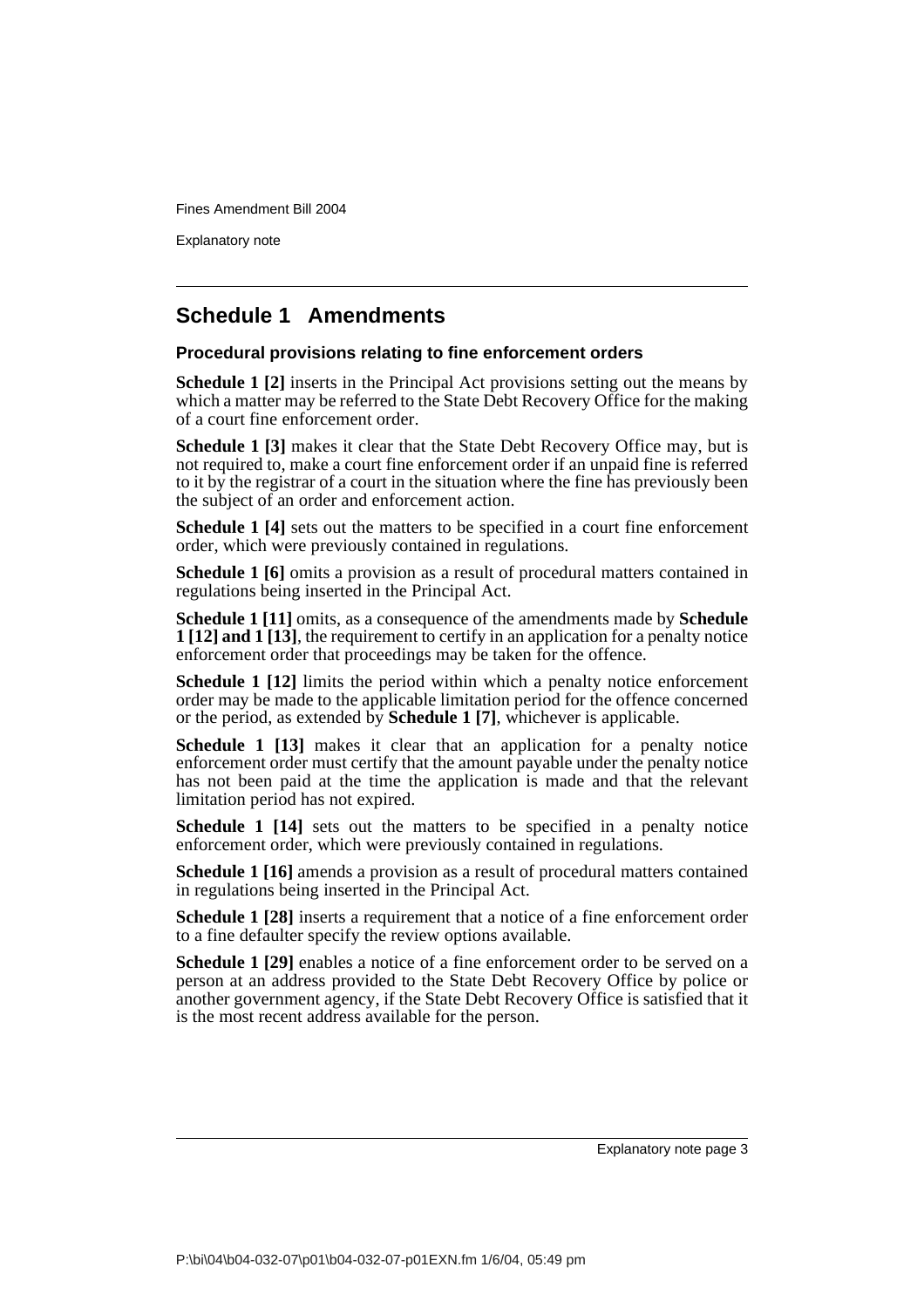Explanatory note

### **Withdrawal and annulment of fine enforcement orders**

**Schedule 1 [5]** specifies 2 additional circumstances in which the State Debt Recovery Office may withdraw a court fine enforcement order. They are where the fine has previously been the subject of an order and enforcement action and where the person named in the order is not the same person as the person in respect of whom the fine was imposed.

**Schedule 1 [15]** specifies 3 additional circumstances in which the State Debt Recovery Office may withdraw a penalty notice enforcement order. They are where the fine has previously been the subject of an order and enforcement action, where the person named in the order is not the same person as the person in respect of whom the fine was imposed and where the offence relates to the owner of a vehicle or vessel and the person concerned was not the owner of the vehicle or vessel at the relevant time.

**Schedule 1 [17]** removes the right of the Minister to apply for annulment of a penalty notice enforcement order if satisfied that a question or doubt has arisen as to a person's liability for a penalty or other amount. The amendment also removes the 1-year limitation on making an application for an annulment. **Schedule 1 [18] and [19]** make consequential amendments.

**Schedule 1 [20]** permits the State Debt Recovery Office to annul a penalty notice enforcement order if satisfied that a question or doubt has arisen as to a person's liability for a penalty or other amount.

**Schedule 1 [21]** enables the State Debt Recovery Office to refund an application fee for a successful application to annul a penalty notice enforcement order.

**Schedule 1 [22]** inserts proposed section 49A. The proposed section requires the State Debt Recovery Office to refer a matter back to the person or body who issued a penalty notice or on whose behalf a penalty notice was issued (the *prosecuting authority*) before it annuls a penalty notice enforcement order on the ground that a question or doubt has arisen as to liability. The prosecuting authority is to review the matter to determine whether the penalty notice should be withdrawn (which will result in the penalty notice ceasing to have effect and the cessation and reversal of enforcement action). In the event of the prosecuting authority not reviewing the matter or not withdrawing the penalty notice, the State Debt Recovery Office is to proceed to annul the penalty notice enforcement order. The effect of this is that the matter will be dealt with by a Local Court.

**Schedule 1 [23]** provides that the time for appealing to a Local Court against the refusal of an application for annulment of a penalty notice enforcement order is not later than  $\hat{28}$  days after notice of the refusal. This provision was previously contained in regulations. **Schedule 1 [24]** makes a consequential amendment.

Explanatory note page 4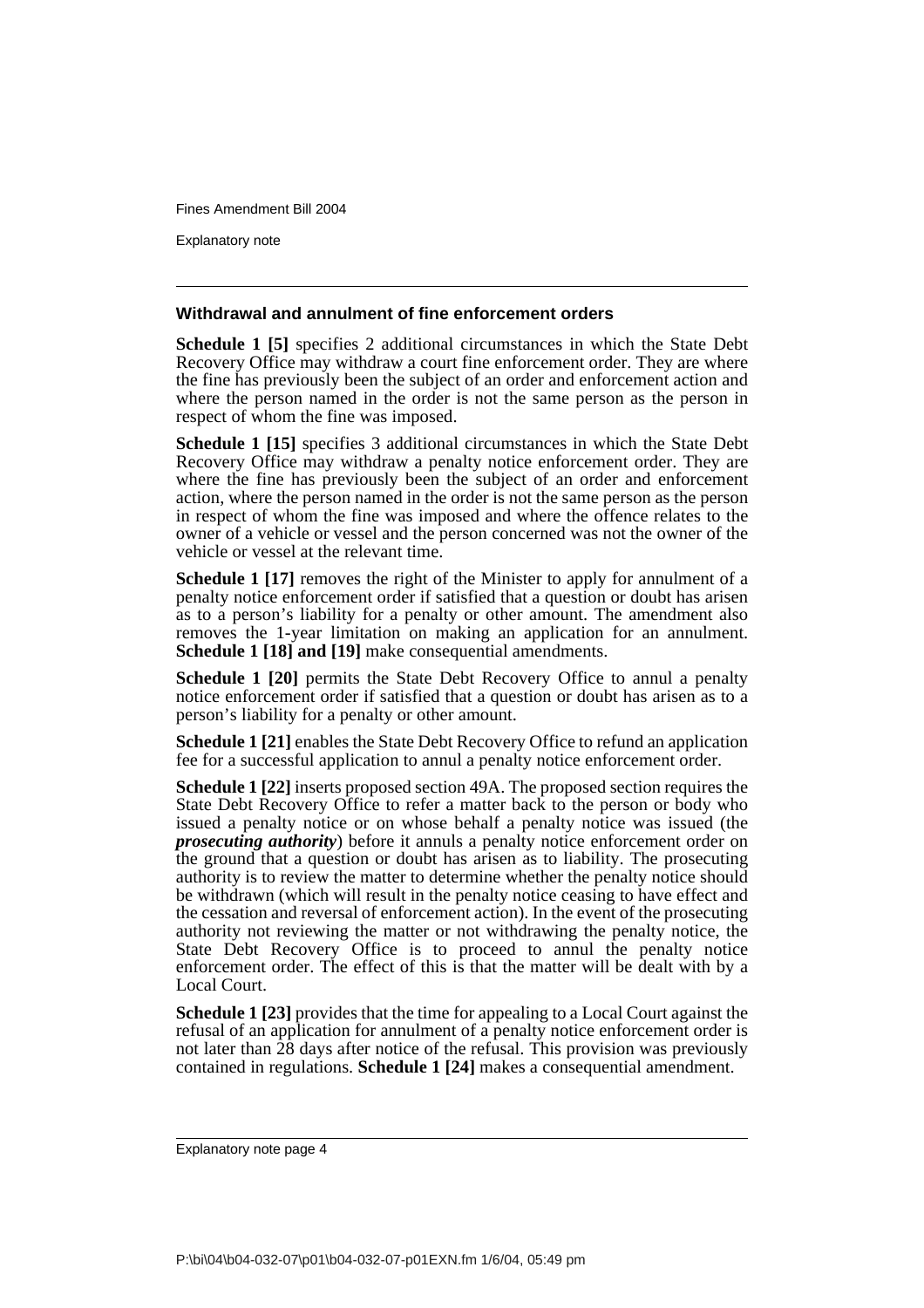Explanatory note

**Schedule 1 [26]** makes the appropriate officer for a penalty notice the prosecutor for the purposes of court proceedings where a penalty notice enforcement order has been annulled.

#### **Matters relating to penalty notices**

**Schedule 1 [7]** extends the limitation period for taking proceedings for offences having a limitation period of less than 12 months, if a penalty notice is issued within that period and a person elects to have the matter dealt with by a court. The extended limitation period is to be 12 months.

**Schedule 1 [8] and [9]** update the definition of vehicle or vessel offences for which an owner of a vehicle or vessel may, to avoid liability for the offence, provide the name and address of the person in charge of the vehicle or vessel when the offence was committed. The amendments insert matters that were previously specified in regulations.

### **Fine enforcement action**

**Schedule 1 [27]** inserts an additional matter relating to mitigation of fines in the summary provisions for Part 4 of the Principal Act.

**Schedule 1 [30]** changes the limitation on the circumstances in which fine enforcement action may be taken by the Roads and Traffic Authority against a person who was under 18 years when the relevant offence was committed. Currently enforcement action may not be taken if the person was not, and never had been, the holder of a driver licence. The amendment will prevent enforcement action from being taken unless the relevant offence was a traffic offence. **Schedule 1 [32]** defines the offences that are traffic offences.

**Schedule 1 [31]** requires the State Debt Recovery Office to direct the Roads and Traffic Authority to cease enforcement action against a fine defaulter who has been granted a first extension of time to pay a fine and who completes 6 instalments in accordance with the extension of time. If the fine defaulter later defaults, the State Debt Recovery Office may direct the Roads and Traffic Authority to recommence enforcement action. **Schedule 1 [46]** makes a consequential amendment.

**Schedule 1 [33]** includes actions currently contained in the regulations in the list of actions that the Roads and Traffic Authority is required not to exercise in relation to a fine defaulter against whom it is taking enforcement action.

**Schedule 1 [35]** provides for regulations relating to community service orders under the *Crimes (Administration of Sentences) Act 1999* to apply to community service orders made by the State Debt Recovery Office under the Principal Act.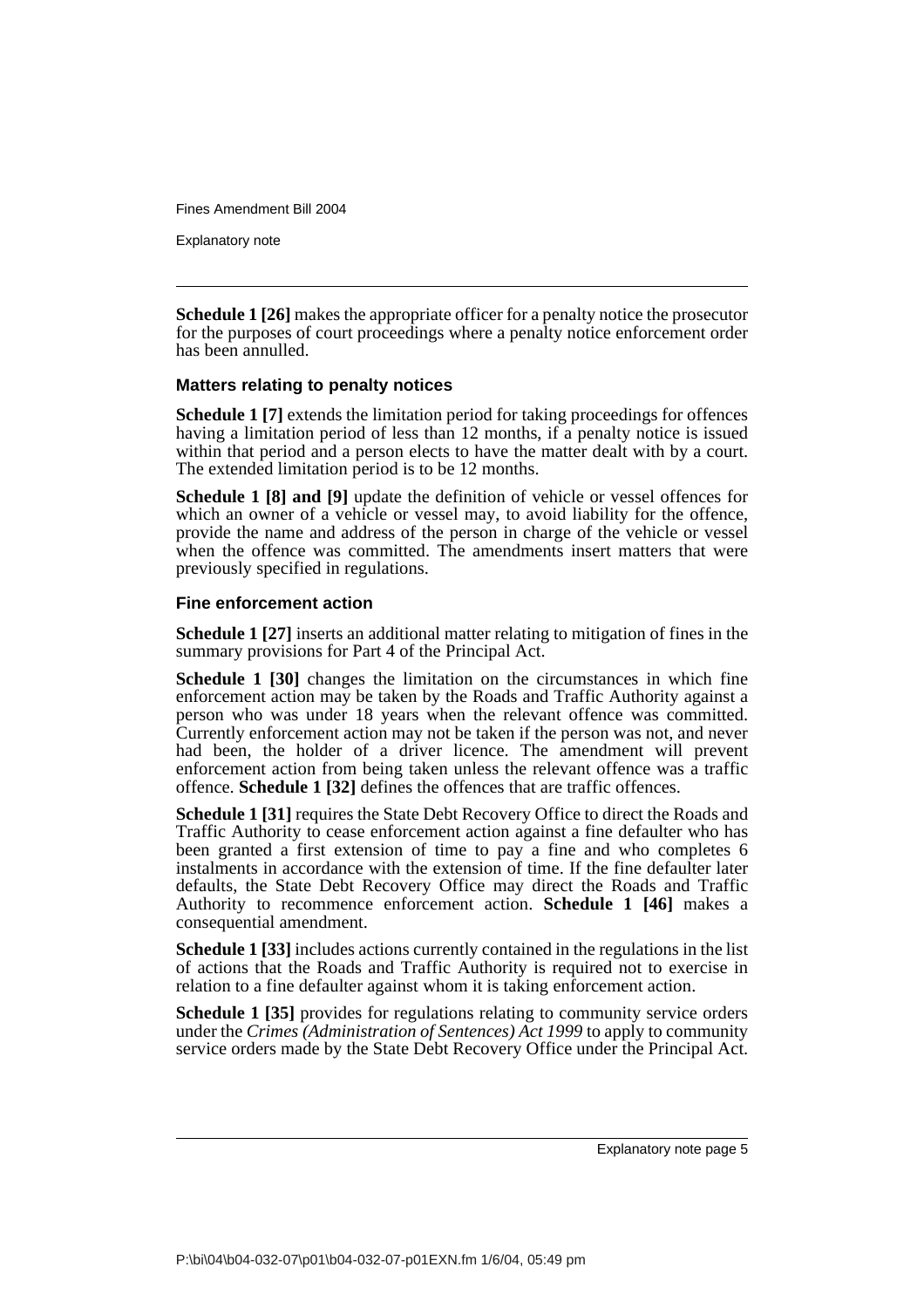Explanatory note

**Schedule 1 [36]** provides for the form of a community service order to be prescribed by regulations.

**Schedule 1 [37]** inserts proposed sections 80 and 80A. The proposed sections set out procedures for the service of, and notice of, community service orders to fine defaulters and the Commissioner of Corrective Services. The proposed sections combine matters currently contained in the Principal Act, the regulations and provisions of the *Crimes (Sentencing Procedure) Act 1999* that are applied by the Principal Act. **Schedule 1 [34] and [38]** make consequential amendments.

**Schedule 1 [40]** inserts a provision setting out the authority given by a warrant of commitment.

**Schedule 1 [42]** includes in the Principal Act a limitation on eligibility for a periodic detention order currently contained in the regulations.

**Schedule 1 [43]** applies requirements for eligibility for periodic detention orders under the *Crimes (Sentencing Procedure) Act 1999* to periodic detention orders under the Principal Act. **Schedule 1 [39] and [41]** make consequential amendments.

**Schedule 1 [44]** provides for regulations relating to periodic detention orders under the *Crimes (Administration of Sentences) Act 1999* to apply to periodic detention orders made by the State Debt Recovery Office under the Principal Act.

**Schedule 1 [45]** inserts proposed sections 89A and 89B. The proposed sections set out procedures for the service of, and notice of, periodic detention orders to fine defaulters, the State Debt Recovery Office and the governors of the relevant periodic detention centres. The proposed sections combine matters currently contained in the Principal Act, the regulations and provisions of the *Crimes (Sentencing Procedure) Act 1999* that are applied by the Principal Act. **Schedule 1 [43]** makes a consequential amendment.

**Schedule 1 [50]** inserts proposed section 102A which requires the State Debt Recovery Office to waive payment of enforcement costs for a fine enforcement order (other than the fee for the issue of the order) if the relevant offence occurred when the fine defaulter was under the age of 18 years.

**Schedule 1 [51]** extends the kinds of documents related to fine enforcement action that may be transmitted electronically by the State Debt Recovery Office.

**Schedule 1 [52]** sets out a statement, currently contained in the regulations, that must be endorsed on a written copy of a document that is transmitted electronically.

Explanatory note page 6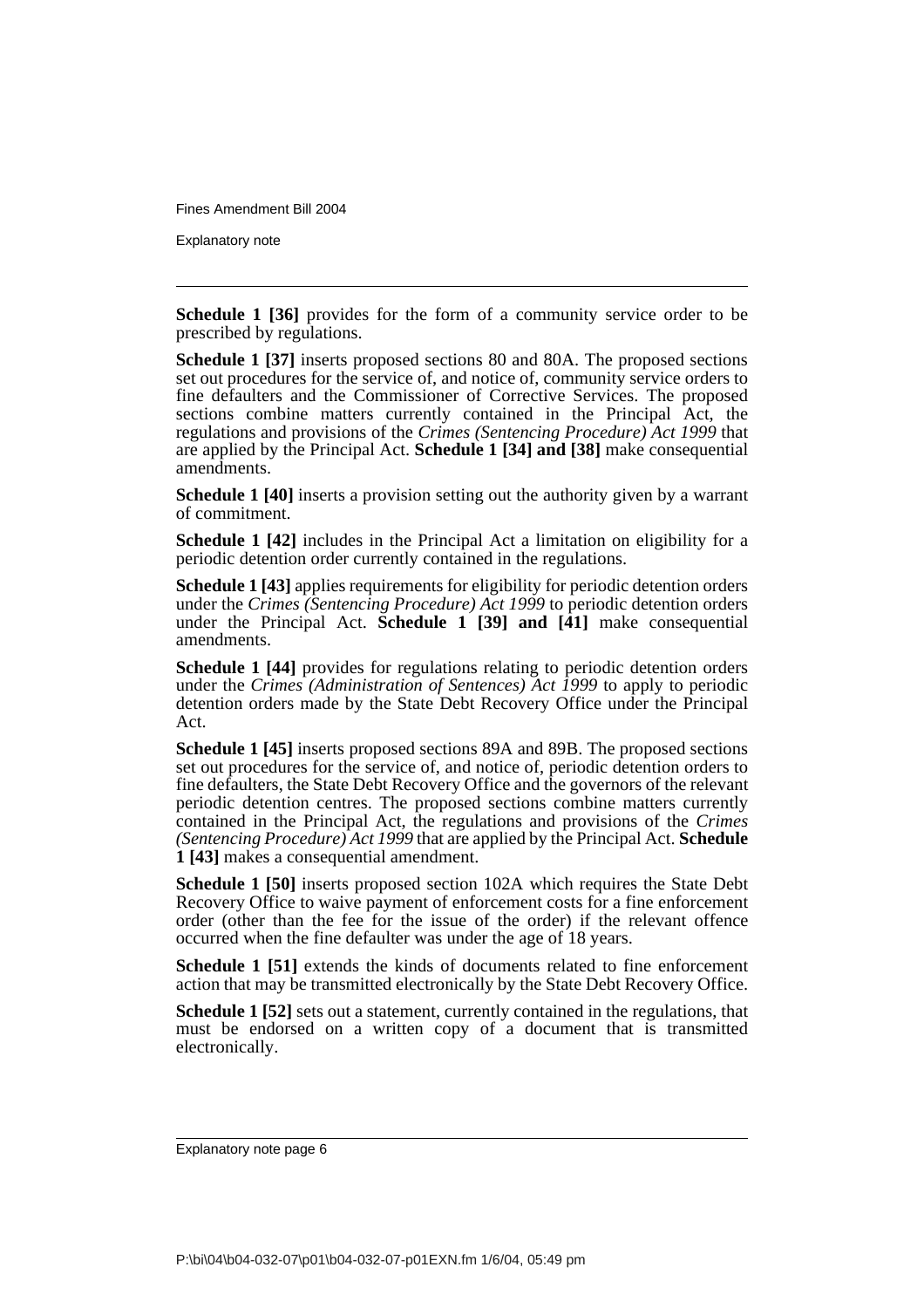Explanatory note

### **Review of fines and fine enforcement action**

**Schedule 1 [47]** makes it clear that a fine defaulter may apply to the State Debt Recovery Office to have a fine written off after a fine enforcement order is made and before a community service order is issued in the matter. The amendment also extends the circumstances in which a fine may be written off by the State Debt Recovery Office to include a situation where it is satisfied that, due to any or all of the financial, medical or personal circumstances of the fine defaulter, the fine defaulter cannot and is not likely to be able to pay, enforcement action has not been or is not likely to be successful and the fine defaulter is not suitable for a community service order. The State Debt Recovery Office is also required to write off an unpaid fine if it is directed to do so by the Hardship Review Board.

**Schedule 1 [48]** enables the State Debt Recovery Office to recommence enforcement action in relation to a fine that has been written off at any time within 5 years after it is written off if a further fine enforcement order is made against the fine defaulter or it is satisfied that the fine defaulter has sufficient means to pay the fine, enforcement action is likely to be successful or the fine defaulter is suitable for a community service order.

**Schedule 1 [49]** inserts proposed sections 101A–101C. Proposed section 101A establishes the Hardship Review Board, consisting of the Chief Commissioner of State Revenue, the Secretary of the Treasury and the Director-General of the Attorney General's Department. Proposed section 101B confers on the Board the function of reviewing, on the application of fine defaulters, decisions by the State Debt Recovery Office to refuse applications for time to pay fines or to have fines written off. Proposed section 101C enables the Board or a member of the Board to disclose personal information relating to fine defaulters obtained in the administration of the proposed sections. **Schedule 1 [1]** makes a consequential amendment.

### **Other amendments**

**Schedule 1 [54]** inserts proposed section 117A which authorises the State Debt Recovery Office, the Director of that Office or a member of staff of that Office to disclose personal information relating to fine defaulters obtained in the administration of the Principal Act to government agencies involved in the prosecution of offences, but only if the disclosure is reasonably necessary to monitor the status of outstanding fines. Information may also be disclosed to the Hardship Review Board.

**Schedule 1 [55]** enables savings and transitional regulations to be made as a consequence of the enactment of the proposed Act.

**Schedule 1 [56]** inserts savings and transitional provisions.

Explanatory note page 7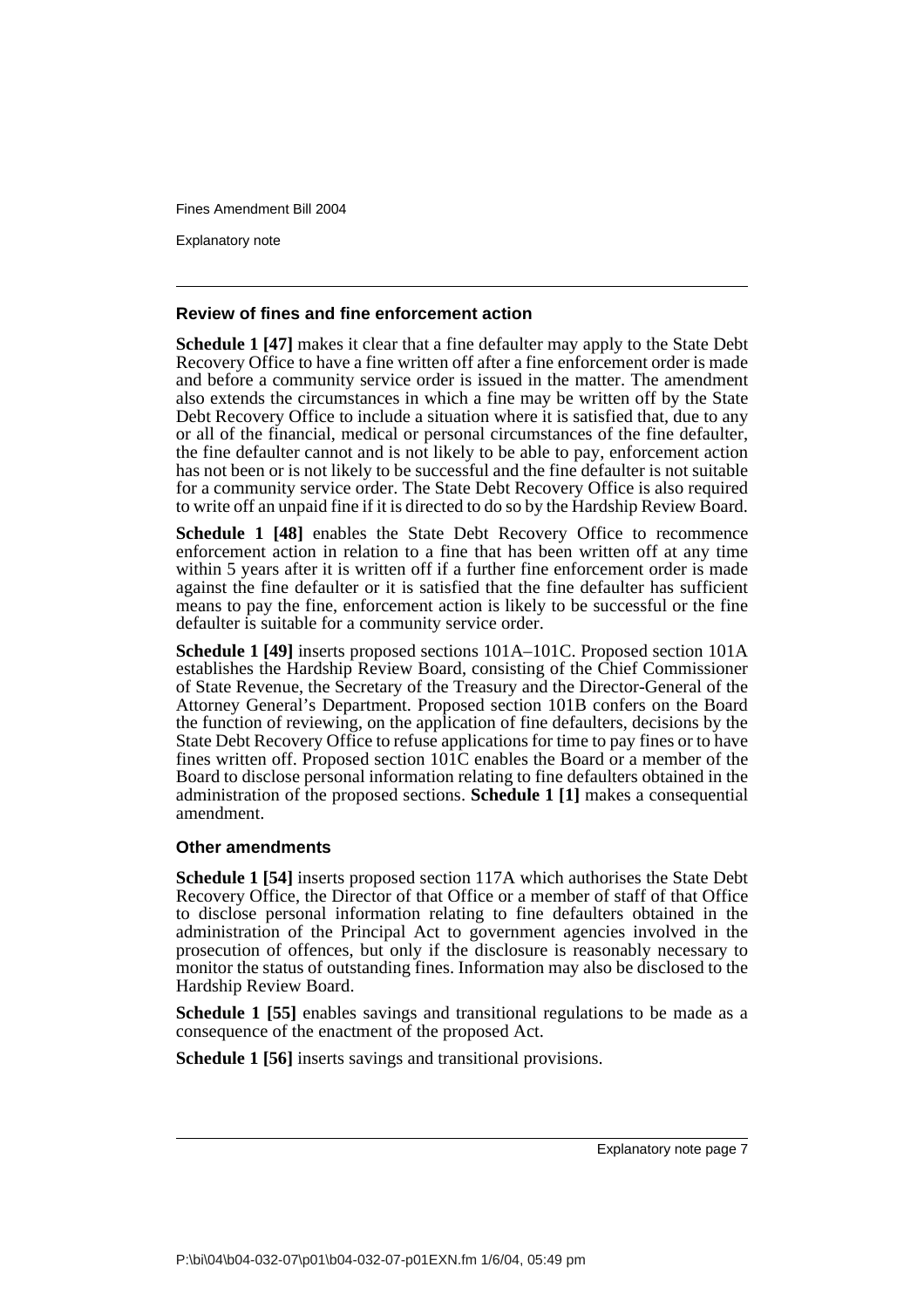Explanatory note

### **Statute law revision amendments**

**Schedule 1 [10], [25] and [53]** replace outdated references.

Explanatory note page 8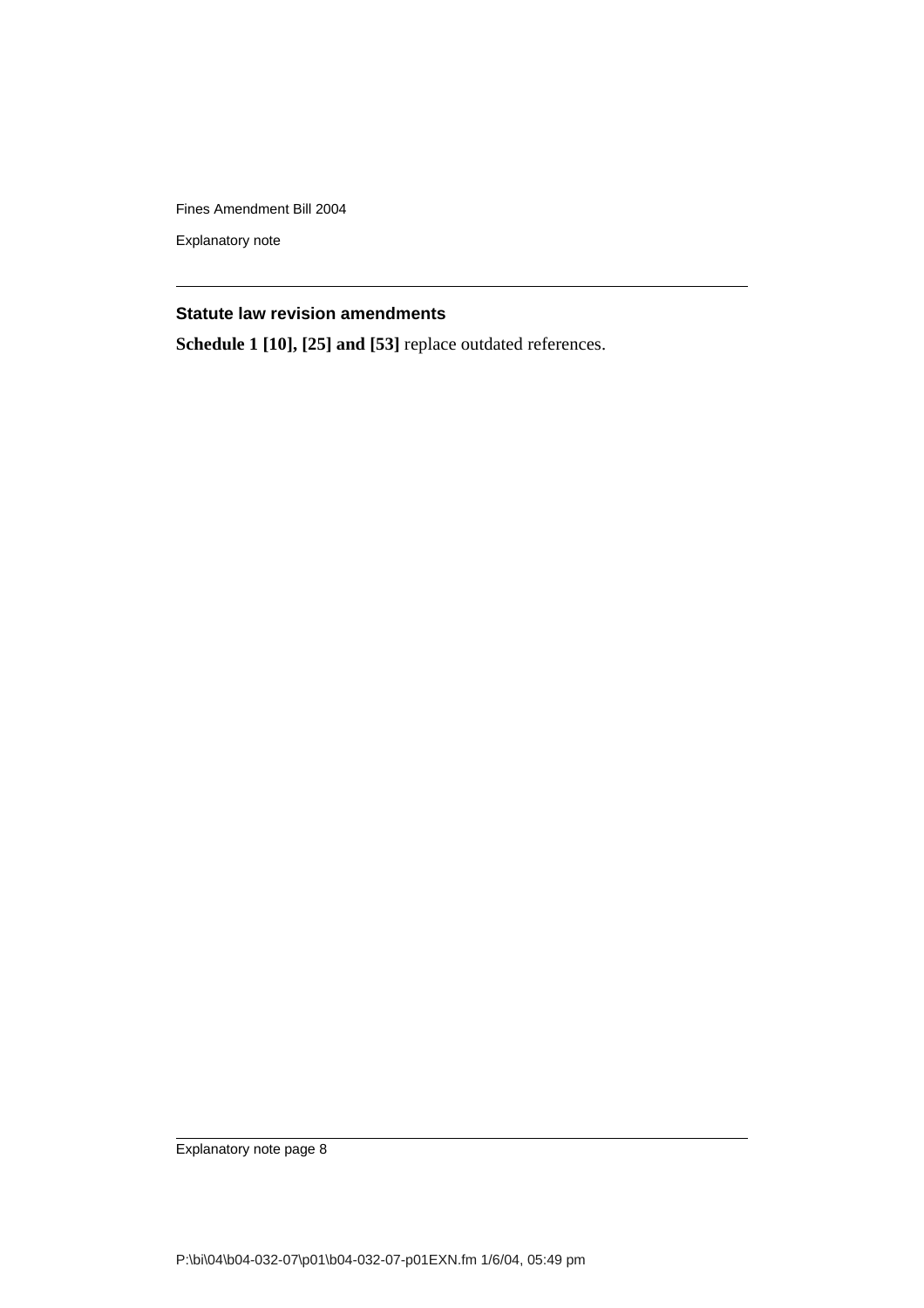First print



New South Wales

# **Fines Amendment Bill 2004**

# **Contents**

|                                     | Page |
|-------------------------------------|------|
| 1 Name of Act                       |      |
| 2 Commencement                      |      |
| 3 Amendment of Fines Act 1996 No 99 |      |
| Schedule 1 Amendments               |      |

b04-032-07.p01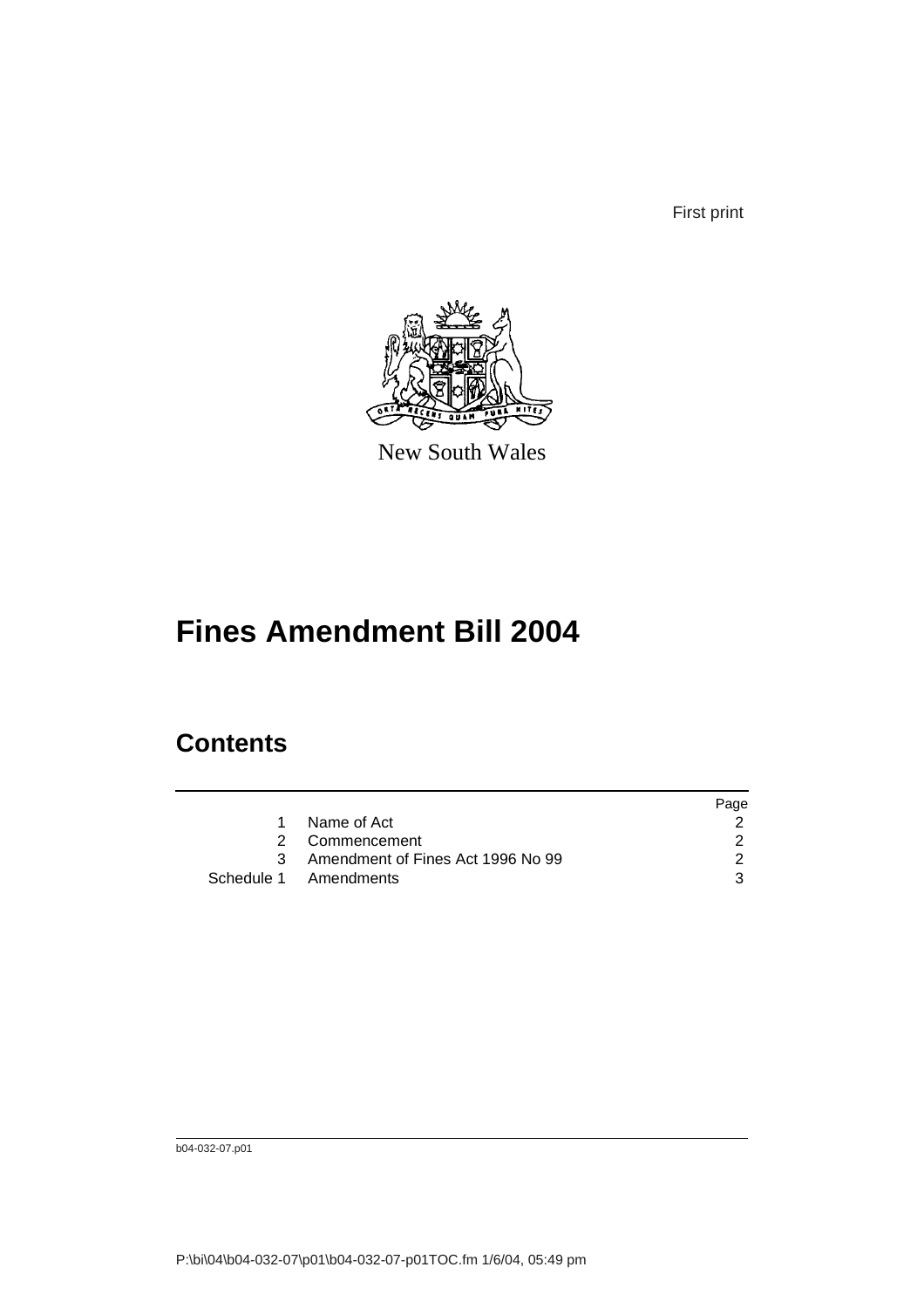**Contents** 

Page

Contents page 2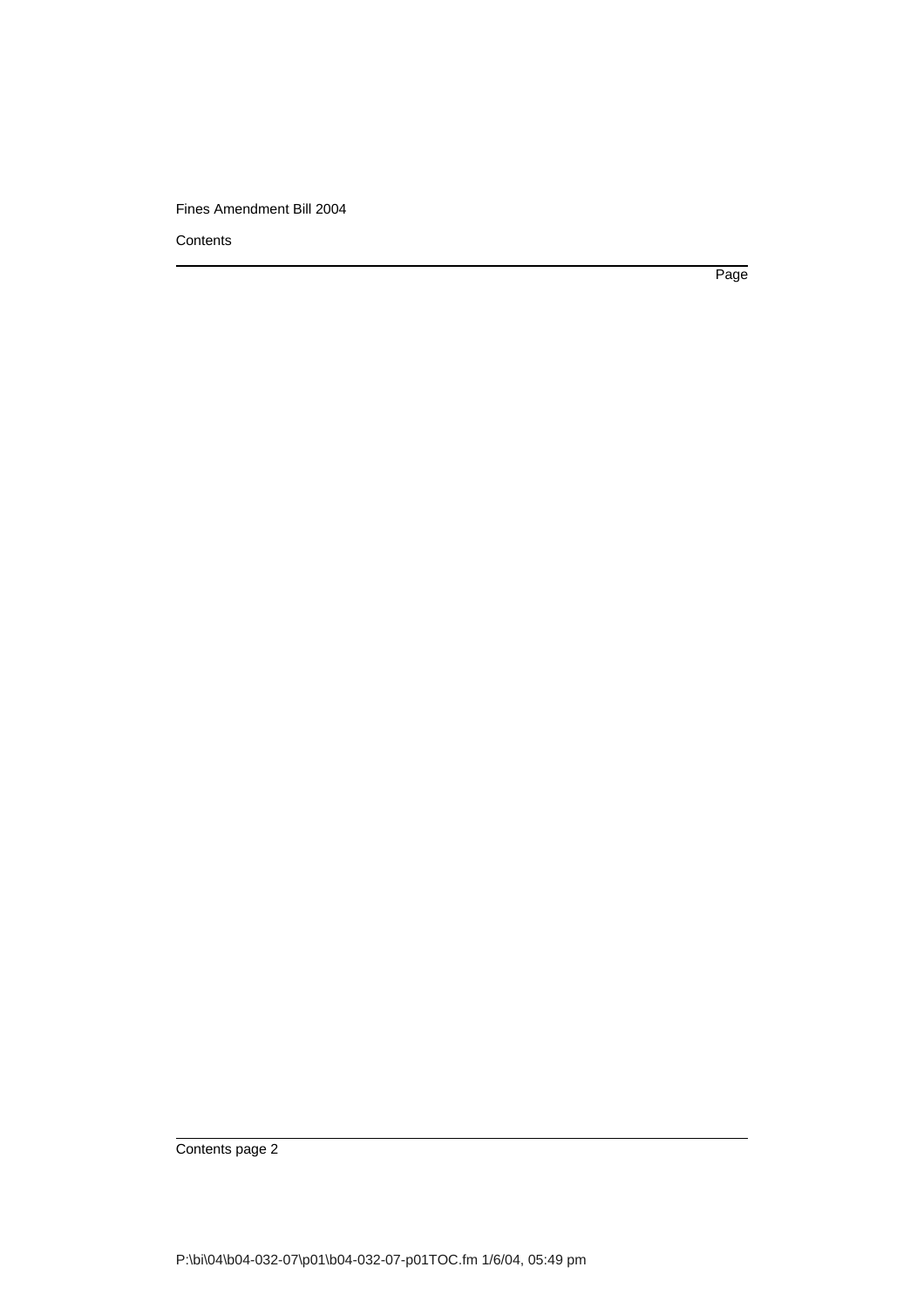

New South Wales

# **Fines Amendment Bill 2004**

No , 2004

### **A Bill for**

An Act to amend the *Fines Act 1996* with respect to the enforcement of penalty notices, fine enforcement order procedures and the review, withdrawal and annulment of fine enforcement orders and fine enforcement action; and for other purposes.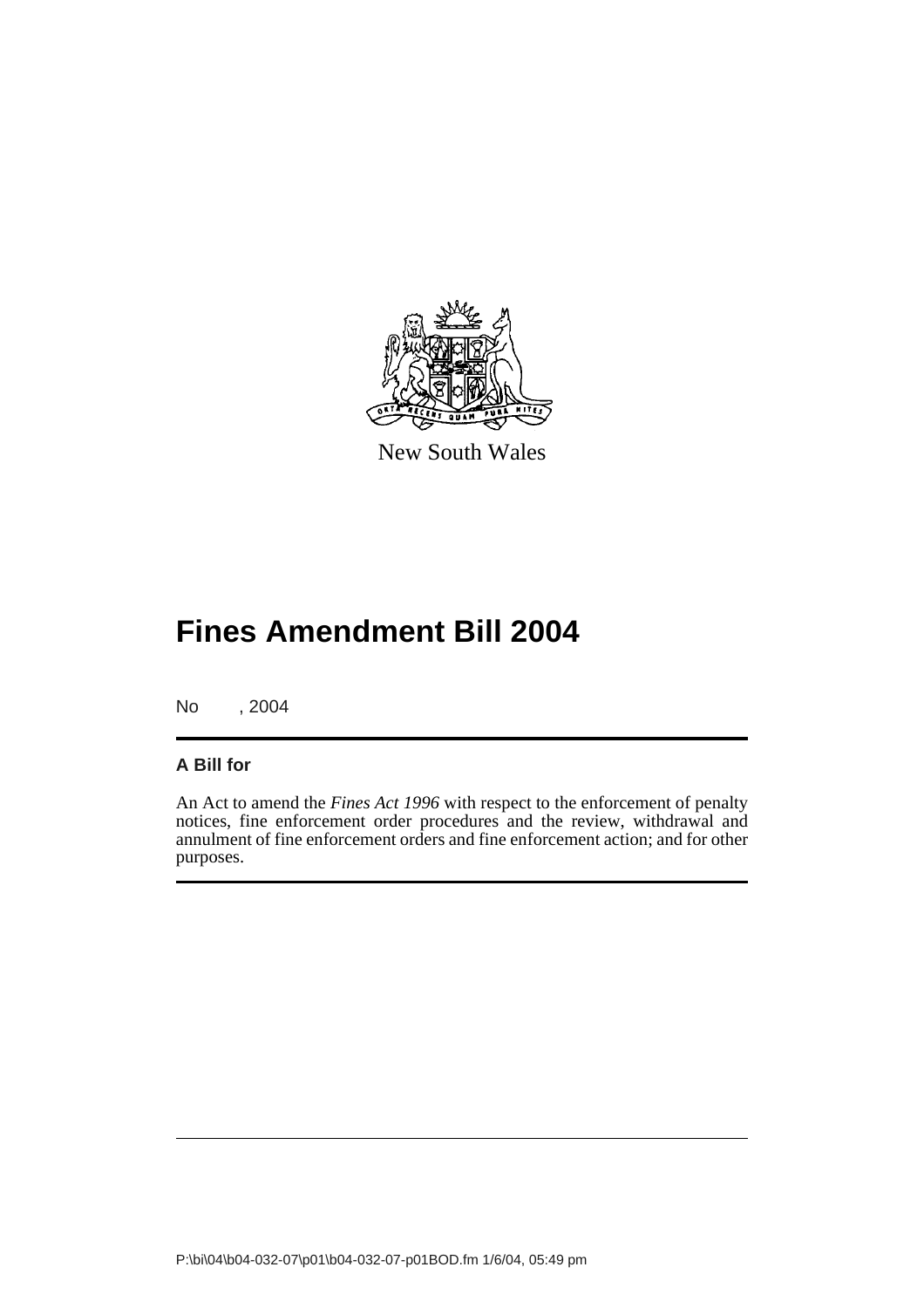Clause 1 Fines Amendment Bill 2004

<span id="page-11-2"></span><span id="page-11-1"></span><span id="page-11-0"></span>

|   | The Legislature of New South Wales enacts:                              |                |
|---|-------------------------------------------------------------------------|----------------|
|   | <b>Name of Act</b>                                                      | $\mathcal{P}$  |
|   | This Act is the <i>Fines Amendment Act 2004</i> .                       | 3              |
|   | <b>Commencement</b>                                                     | $\overline{4}$ |
|   | This Act commences on a day or days to be appointed by<br>proclamation. | 5<br>6         |
| 3 | Amendment of Fines Act 1996 No 99                                       | $\overline{7}$ |
|   | The <i>Fines Act 1996</i> is amended as set out in Schedule 1.          | 8              |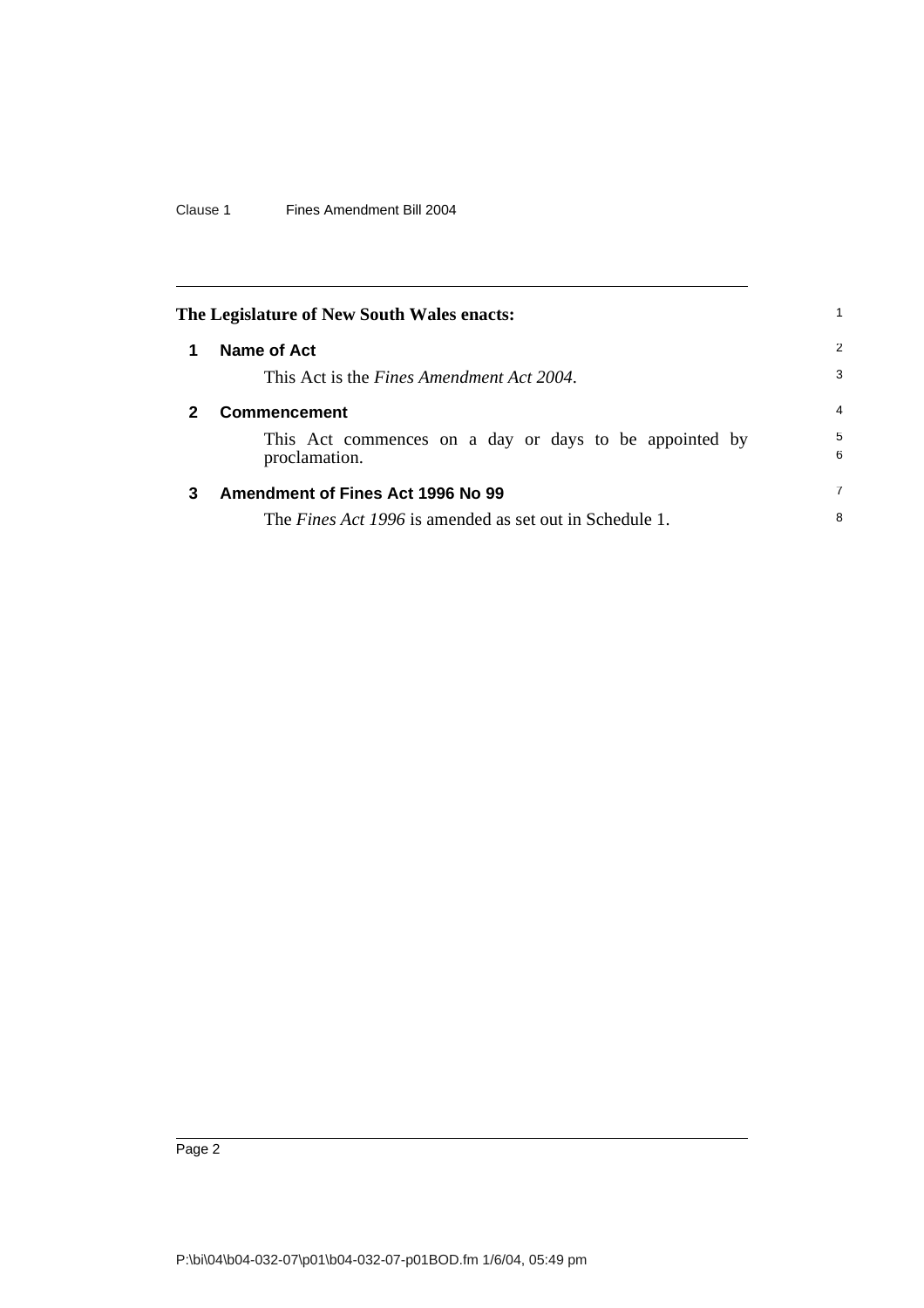Amendments Schedule 1

 $\frac{1}{2}$ 

 $\hat{\boldsymbol{\beta}}$ 

 $\ddot{\phantom{1}}$ 

<span id="page-12-0"></span>

|     |     | <b>Schedule 1 Amendments</b><br>(Section 3)                                                                                                                                                                                                                                | 1<br>2                     |
|-----|-----|----------------------------------------------------------------------------------------------------------------------------------------------------------------------------------------------------------------------------------------------------------------------------|----------------------------|
| [1] |     | <b>Section 3 Definitions</b>                                                                                                                                                                                                                                               | 3                          |
|     |     | Insert in alphabetical order in section $3(1)$ :                                                                                                                                                                                                                           | 4                          |
|     |     | <b>Hardship Review Board</b> means the Hardship Review Board<br>constituted under section 101A.                                                                                                                                                                            | 5<br>6                     |
| [2] |     | Section 13 Referral for a court fine enforcement order                                                                                                                                                                                                                     | $\overline{7}$             |
|     |     | Insert at the end of section 13:                                                                                                                                                                                                                                           | 8                          |
|     | (2) | A matter may be referred to the State Debt Recovery Office<br>for the making of a court fine enforcement order:                                                                                                                                                            | 9<br>10                    |
|     |     | (a)<br>by post, or                                                                                                                                                                                                                                                         | 11                         |
|     |     | by means of a document exchange, or<br>(b)                                                                                                                                                                                                                                 | 12 <sup>2</sup>            |
|     |     | facsimile<br>transmission<br>(c)<br>other<br>electronic<br>by<br><sub>or</sub><br>transmission.                                                                                                                                                                            | 13<br>14                   |
| [3] |     | Section 14 When an order may be made                                                                                                                                                                                                                                       | 15                         |
|     |     | Insert after section $14(3)$ :                                                                                                                                                                                                                                             | 16                         |
|     | (4) | The State Debt Recovery Office may, but is not required to,<br>make a court fine enforcement order if a fine to which it is to<br>apply has previously been the subject of a court fine<br>enforcement order in respect of which any enforcement action<br>has been taken. | 17<br>18<br>19<br>20<br>21 |
| [4] |     | Section 15 Form of court enforcement order                                                                                                                                                                                                                                 | 22                         |
|     |     | Omit section 15 (1). Insert instead:                                                                                                                                                                                                                                       | 23                         |
|     | (1) | A court fine enforcement order must specify the following<br>matters:                                                                                                                                                                                                      | 24<br>25                   |
|     |     | (a)<br>the fine defaulter's name, address and date of birth (if<br>known),                                                                                                                                                                                                 | 26<br>27                   |
|     |     | a description of the offence in respect of which each<br>(b)<br>fine to which the order applies was imposed,                                                                                                                                                               | 28<br>29                   |
|     |     | the date on which the fine was imposed,<br>(c)                                                                                                                                                                                                                             | 30                         |
|     |     | (d)<br>the amount required to be paid, being the amount of the<br>fine that remains to be paid, together with specified<br>enforcement costs.                                                                                                                              | 31<br>32<br>33             |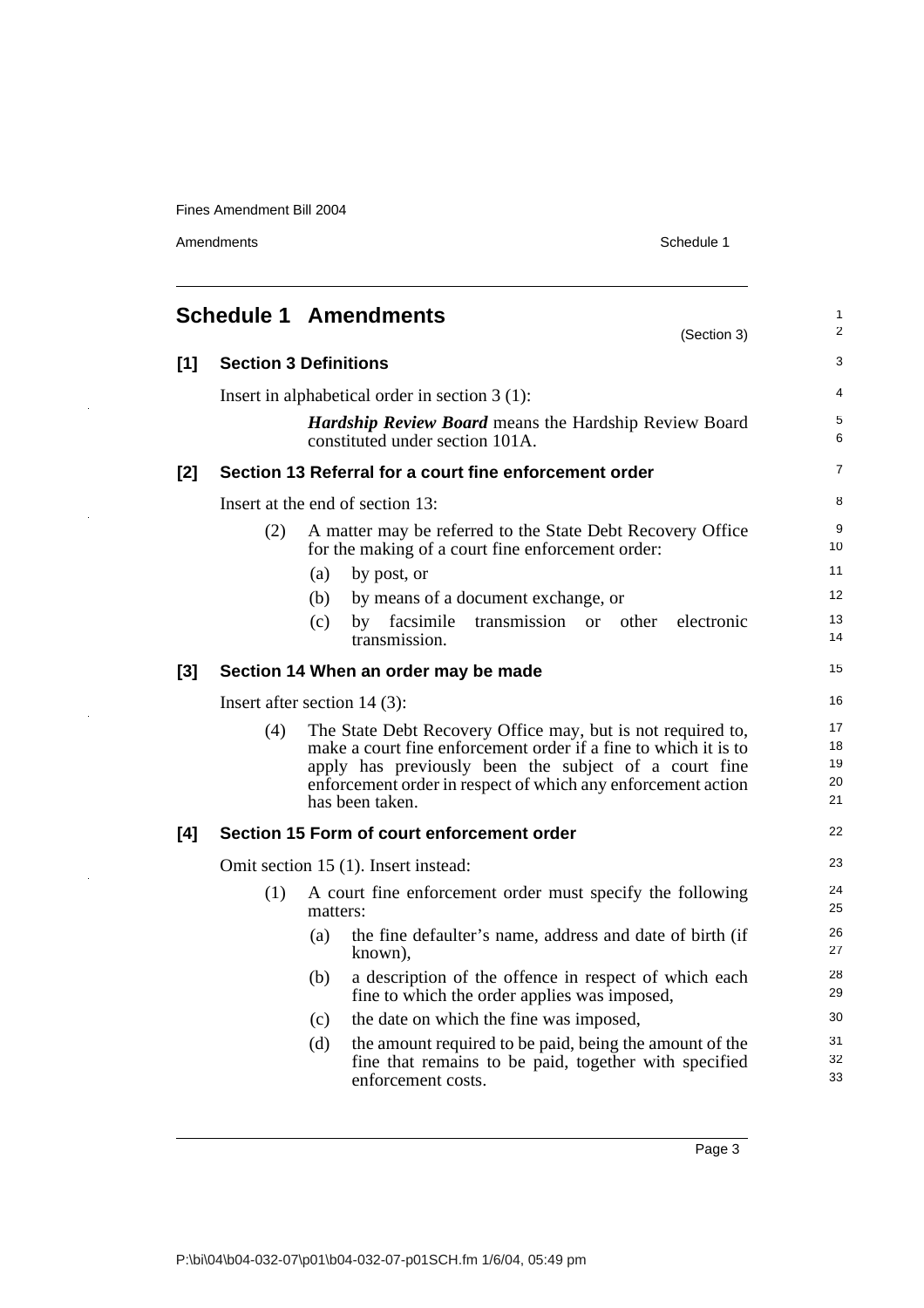Schedule 1 Amendments

| [5]   |     |                    | Section 17 Withdrawal of order                                                                                                                                                               | 1                        |
|-------|-----|--------------------|----------------------------------------------------------------------------------------------------------------------------------------------------------------------------------------------|--------------------------|
|       |     |                    | Omit section 17 (1). Insert instead:                                                                                                                                                         | 2                        |
|       |     | (1)                | The State Debt Recovery Office may, on application or its<br>own initiative, withdraw a court fine enforcement order if<br>satisfied that:                                                   | 3<br>4<br>5              |
|       |     |                    | a fine to which it applies has previously been the subject<br>(a)<br>of a court fine enforcement order in respect of which<br>any enforcement action has been taken, or                      | 6<br>$\overline{7}$<br>8 |
|       |     |                    | the person named in the court fine enforcement order is<br>(b)<br>not the same person as the person in respect of whom a<br>fine to which it applies was imposed, or                         | 9<br>10<br>11            |
|       |     |                    | the order was otherwise made in error.<br>(c)                                                                                                                                                | 12                       |
| [6]   |     |                    | Section 18 Regulations relating to orders                                                                                                                                                    | 13                       |
|       |     |                    | Omit the section.                                                                                                                                                                            | 14                       |
| $[7]$ |     | <b>Section 37A</b> |                                                                                                                                                                                              | 15                       |
|       |     |                    | Insert after section 37:                                                                                                                                                                     | 16                       |
|       | 37A |                    | Extension of time limit for taking proceedings if person has<br>elected to have penalty notice matter dealt with by court                                                                    | 17<br>18                 |
|       |     | (1)                | This section applies to proceedings for a summary offence<br>that has an applicable limitation period (apart from this<br>section) of less than 12 months if:                                | 19<br>20<br>21           |
|       |     |                    | (a)<br>a penalty notice in relation to the offence has been<br>issued to a person within that applicable limitation<br>period, and                                                           | 22<br>23<br>24           |
|       |     |                    | the person has duly elected, in accordance with this<br>(b)<br>Part, to have the matter dealt with by a court.                                                                               | 25<br>26                 |
|       |     | (2)                | Proceedings relating to that offence may, despite the<br>applicable limitation period, be commenced not later than 12<br>months from when the offence was alleged to have been<br>committed. | 27<br>28<br>29<br>30     |
|       |     |                    | Note. An election to have a penalty notice matter dealt with by a court<br>must be made in accordance with section 36.                                                                       | 31<br>32                 |

 $\bar{z}$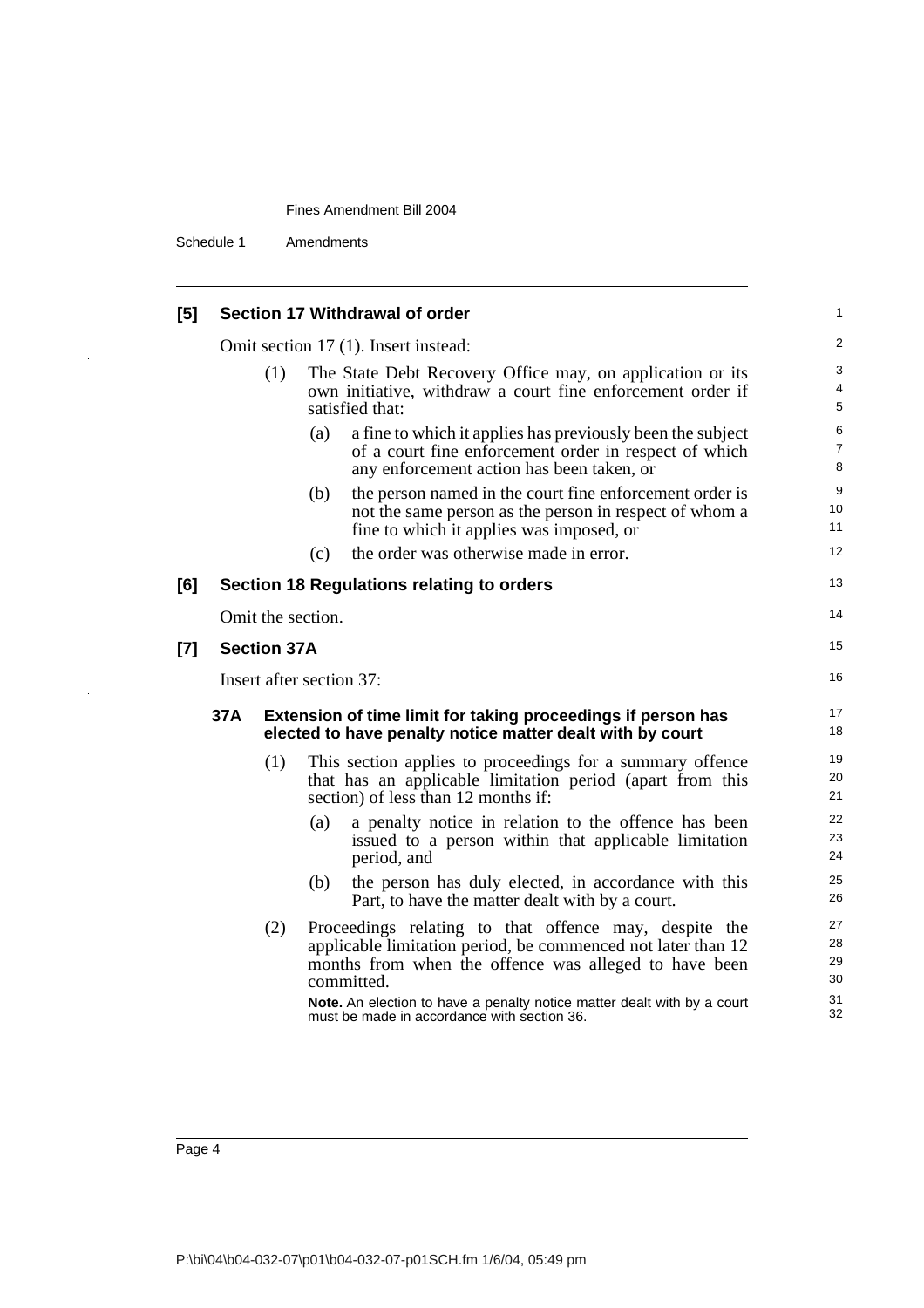Amendments Schedule 1

|     | (3)               |     | Subsection (2) does not affect the operation of section 179 of<br>the <i>Criminal Procedure Act 1986</i> in relation to the<br>commencement in any other circumstances of proceedings for<br>an offence. | 1<br>$\overline{\mathbf{c}}$<br>3<br>4 |
|-----|-------------------|-----|----------------------------------------------------------------------------------------------------------------------------------------------------------------------------------------------------------|----------------------------------------|
| [8] | penalty           |     | Section 38 Circumstances in which person issued with penalty<br>reminder notice for vehicle or vessel offence is not liable to pay                                                                       | 5<br>6<br>$\overline{7}$               |
|     | section $38(4)$ . |     | Omit "radar or camera (or any other device prescribed by the regulations)"<br>from paragraph (b) of the definition of vehicle or vessel offence in                                                       | 8<br>9<br>10                           |
|     |                   |     | Insert instead "an approved camera detection device or an approved speed<br>measuring device within the meaning of the Road Transport (Safety and<br>Traffic Management) Act 1999".                      | 11<br>12<br>13                         |
| [9] |                   |     | Section 38 (4), definition of "vehicle or vessel offence"                                                                                                                                                | 14                                     |
|     |                   |     | Omit paragraph (c) of the definition. Insert instead:                                                                                                                                                    | 15                                     |
|     |                   | (c) | an offence under section 23 of the Centennial Park and<br>Moore Park Trust Act 1983,                                                                                                                     | 16<br>17                               |
|     |                   | (d) | an offence under section 161 of the Crown Lands Act<br>1989,                                                                                                                                             | 18<br>19                               |
|     |                   | (e) | an offence under section 38C of the Forestry Act 1916,                                                                                                                                                   | 20                                     |
|     |                   | (f) | an offence under section 32A of the Impounding Act<br>1993,                                                                                                                                              | 21<br>22                               |
|     |                   | (g) | an offence under section 651 of the Local Government<br>Act 1993,                                                                                                                                        | 23<br>24                               |
|     |                   | (h) | an offence under section 30C of the <i>Maritime Services</i><br>Act 1935,                                                                                                                                | 25<br>26                               |
|     |                   | (i) | an offence under section 159 of the National Parks and<br>Wildlife Act 1974,                                                                                                                             | 27<br>28                               |
|     |                   | (i) | an offence under section 29 of the Parramatta Park<br>Trust Act 2001,                                                                                                                                    | 29<br>30                               |
|     |                   | (k) | an offence under section 43 of the Road Transport<br>(General) Act 1999,                                                                                                                                 | 31<br>32                               |
|     |                   | (1) | an offence under section 244 of the <i>Roads Act 1993</i> ,                                                                                                                                              | 33                                     |
|     |                   | (m) | an offence under section 22A of the Royal Botanic<br>Gardens and Domain Trust Act 1980,                                                                                                                  | 34<br>35                               |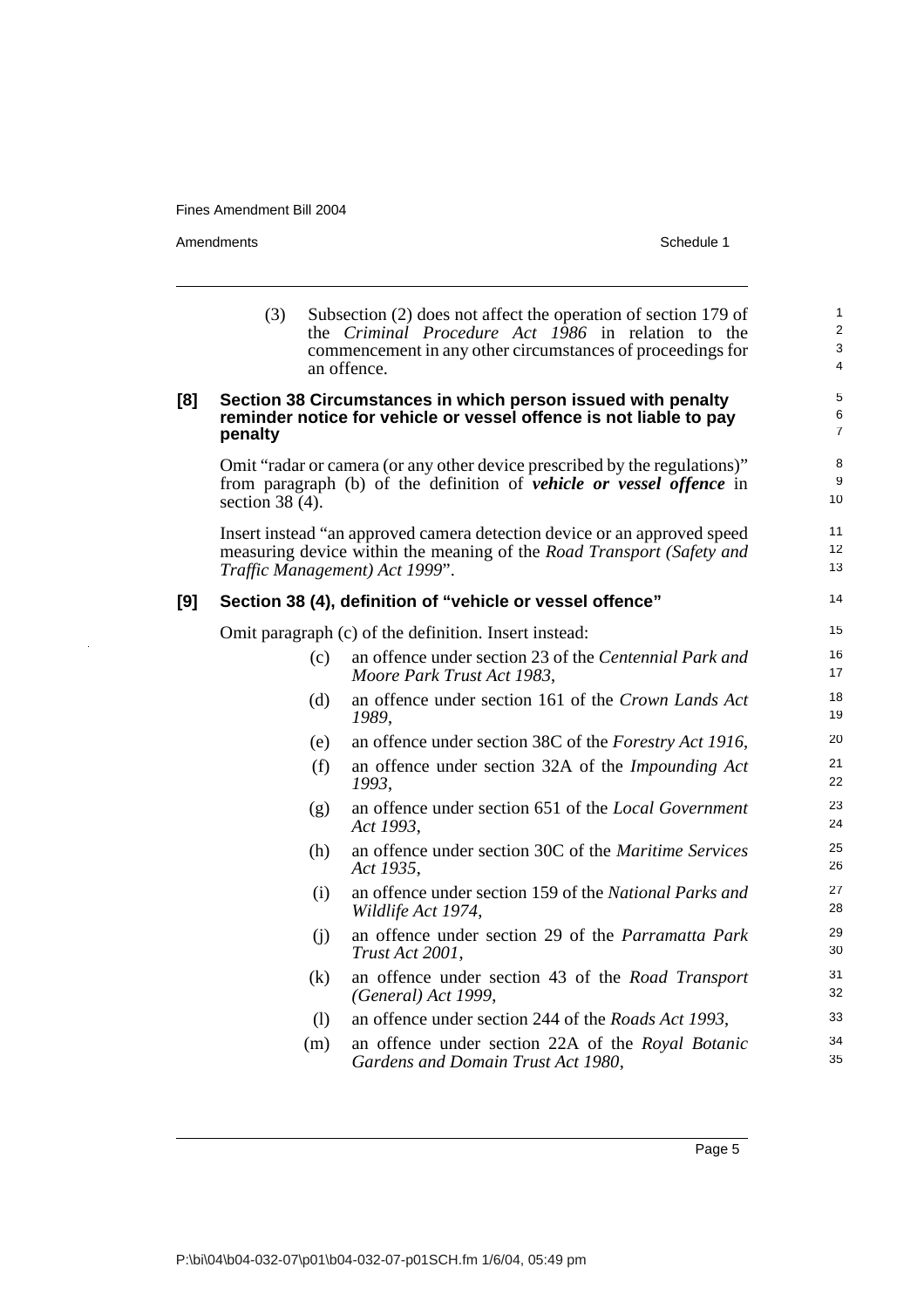Schedule 1 Amendments

|        |                                | (n)                | an offence under section 20A of the State Sports Centre<br>Trust Act 1984,                                                                                                            | 1<br>$\overline{2}$  |
|--------|--------------------------------|--------------------|---------------------------------------------------------------------------------------------------------------------------------------------------------------------------------------|----------------------|
|        |                                | $\left( 0 \right)$ | an offence under section 78 of the Sydney Olympic Park<br>Authority Act 2001,                                                                                                         | 3<br>4               |
|        |                                | (p)                | an offence under section 116 of the Transport<br>Administration Act 1988,                                                                                                             | 5<br>6               |
|        |                                | (q)                | an offence relating to a vehicle or vessel that is of a kind<br>prescribed by the regulations.                                                                                        | 7<br>8               |
| [10]   |                                |                    | Section 42 When a penalty notice enforcement order may be made                                                                                                                        | 9                    |
|        |                                |                    | Omit section 42 (1) (f). Insert instead:                                                                                                                                              | 10                   |
|        |                                | (f)                | a court attendance notice in relation to the offence has<br>not been issued, and                                                                                                      | 11<br>12             |
| $[11]$ | Section 42 (1) (g)             |                    |                                                                                                                                                                                       | 13                   |
|        | Omit the paragraph.            |                    |                                                                                                                                                                                       | 14                   |
| [12]   | Section 42 (1A)                |                    |                                                                                                                                                                                       | 15                   |
|        | Insert after section $42$ (1): |                    |                                                                                                                                                                                       | 16                   |
|        | (1A)                           | than:              | A penalty notice enforcement order may not be made later                                                                                                                              | 17<br>18             |
|        |                                | (a)                | if the applicable limitation period in relation to the<br>offence is less than 12 months—12 months from when<br>the offence was committed or is alleged to have been<br>committed, or | 19<br>20<br>21<br>22 |
|        |                                | (b)                | if the applicable limitation period in relation to the<br>offence is 12 months or greater-the expiry of that<br>limitation period.                                                    | 23<br>24<br>25       |
| [13]   | Section 42 (2) and (2A)        |                    |                                                                                                                                                                                       | 26                   |
|        |                                |                    | Omit section 42 (2). Insert instead:                                                                                                                                                  | 27                   |
|        |                                | certify:           | (2) An application for a penalty notice enforcement order must                                                                                                                        | 28<br>29             |
|        |                                | (a)                | that the matters specified in subsection (1) (other than<br>subsection $(1)$ $(d)$ are satisfied, and                                                                                 | 30<br>31             |
|        |                                | (b)                | that the amount payable under the penalty notice has<br>not been paid, and                                                                                                            | 32<br>33             |
|        |                                |                    |                                                                                                                                                                                       |                      |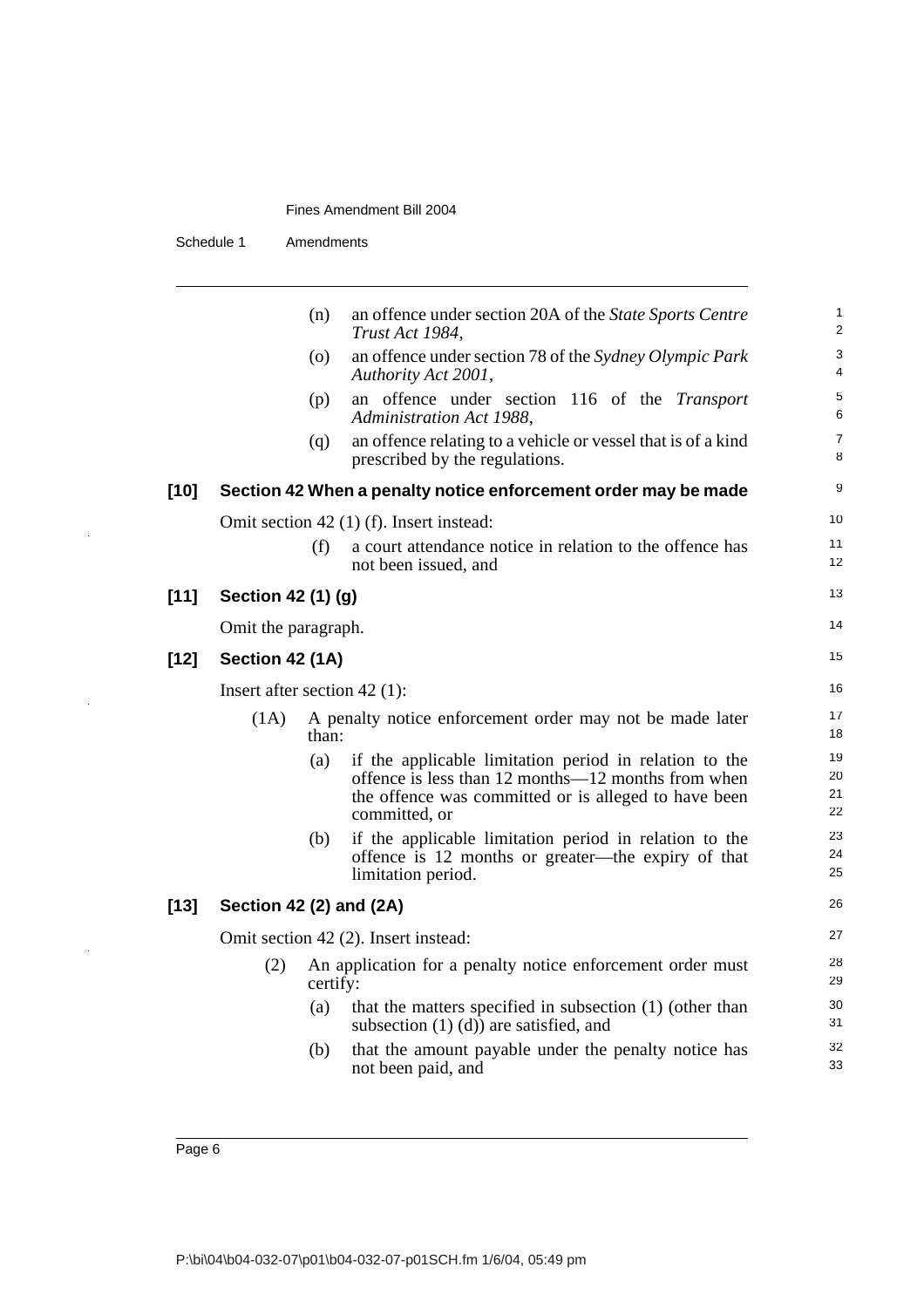$\hat{\mathcal{A}}$ 

 $\frac{1}{2}$ 

|      | Amendments |     | Schedule 1                                                                                                                                                                                                                 |                      |
|------|------------|-----|----------------------------------------------------------------------------------------------------------------------------------------------------------------------------------------------------------------------------|----------------------|
|      |            | (c) | that the period for making the order (as referred to in<br>subsection $(1A)$ has not expired.                                                                                                                              | $\mathbf{1}$<br>2    |
|      | (2A)       |     | The State Debt Recovery Office may rely on the certificate for<br>the purpose of making the order.                                                                                                                         | 3<br>4               |
| [14] |            |     | Section 43 Form of penalty notice enforcement order                                                                                                                                                                        | 5                    |
|      |            |     | Omit section 43 (1). Insert instead:                                                                                                                                                                                       | 6                    |
|      | (1)        |     | A penalty notice enforcement order must specify the<br>following matters:                                                                                                                                                  | $\overline{7}$<br>8  |
|      |            | (a) | the fine defaulter's name, address and date of birth (if<br>known),                                                                                                                                                        | 9<br>10              |
|      |            | (b) | a description of the offence in respect of which each<br>fine to which the order applies was imposed,                                                                                                                      | 11<br>12             |
|      |            | (c) | the date on which the fine was imposed,                                                                                                                                                                                    | 13                   |
|      |            | (d) | the amount required to be paid, being the amount that                                                                                                                                                                      | 14                   |
|      |            |     | remains to be paid under the penalty notice, together<br>with specified enforcement costs.                                                                                                                                 | 15<br>16             |
| [15] |            |     | Section 46 Withdrawal of order                                                                                                                                                                                             | 17                   |
|      |            |     | Omit section 46 (1). Insert instead:                                                                                                                                                                                       | 18                   |
|      | (1)        |     | The State Debt Recovery Office may, on application or its<br>own initiative, withdraw a penalty notice enforcement order if<br>satisfied that:                                                                             | 19<br>20<br>21       |
|      |            | (a) | a fine to which it applies has previously been the subject<br>of a penalty notice enforcement order in respect of<br>which any enforcement action has been taken, or                                                       | 22<br>23<br>24       |
|      |            | (b) | the person named in the penalty notice enforcement<br>order is not the same person as the person in respect of<br>whom a fine to which the order applies was imposed, or                                                   | 25<br>26<br>27       |
|      |            | (c) | the order relates to the owner of a vehicle or vessel,<br>being a vehicle or vessel involved in an offence the<br>subject of the fine at a time when the owner was not the<br>owner of the vehicle or vessel concerned, or | 28<br>29<br>30<br>31 |
|      |            | (d) | the order was otherwise made in error.                                                                                                                                                                                     | 32                   |
| [16] |            |     | Section 47 Regulations relating to orders                                                                                                                                                                                  | 33                   |
|      |            |     | Omit section 47 (a) and (b).                                                                                                                                                                                               | 34                   |

Page 7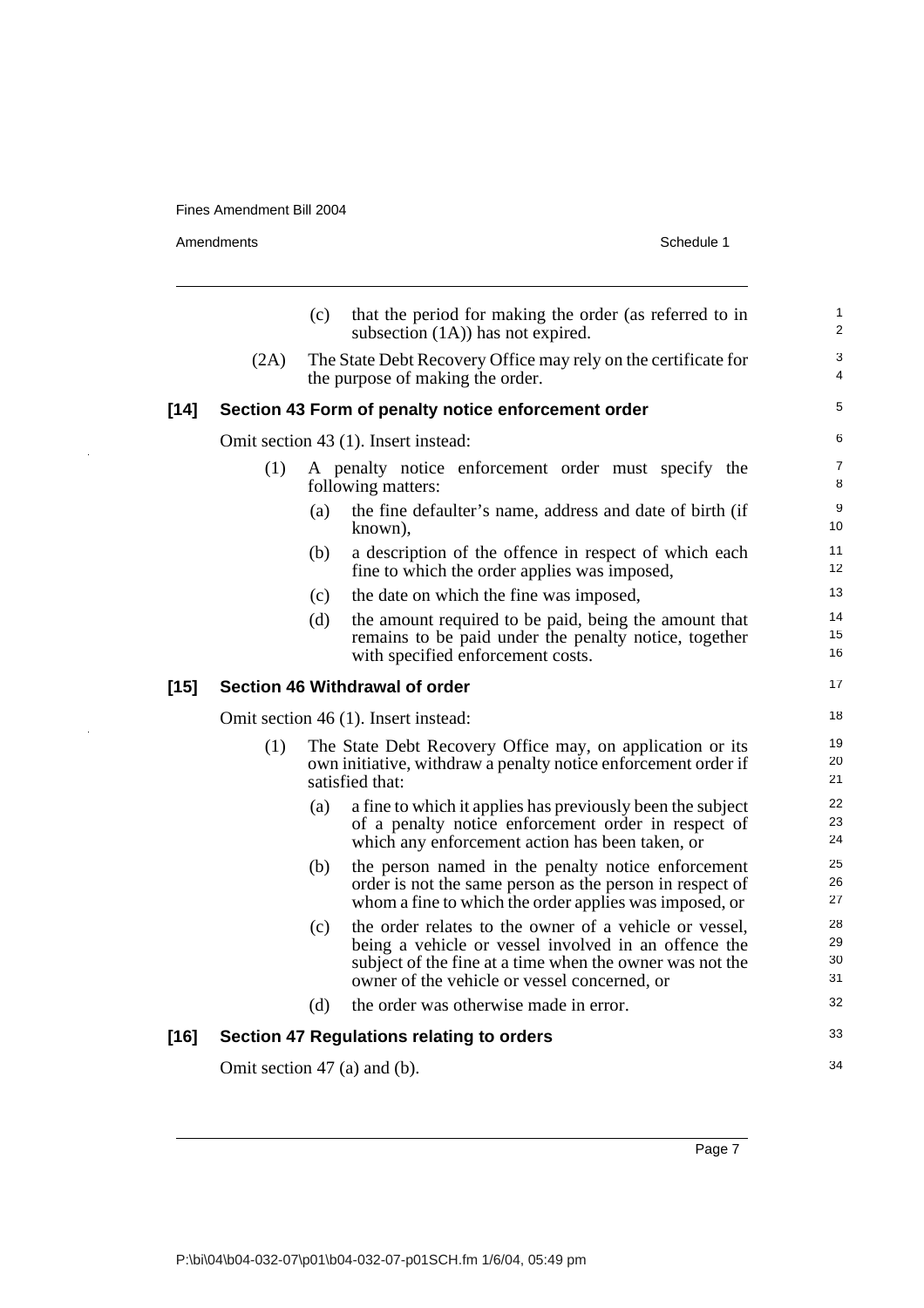Schedule 1 Amendments

| $[17]$ |               |                       | Section 48 Applications for annulment of orders                                                                                                                                                                                                                                                                                                                                                                                                                                                                                                                                                                                                                                      | 1                                                              |
|--------|---------------|-----------------------|--------------------------------------------------------------------------------------------------------------------------------------------------------------------------------------------------------------------------------------------------------------------------------------------------------------------------------------------------------------------------------------------------------------------------------------------------------------------------------------------------------------------------------------------------------------------------------------------------------------------------------------------------------------------------------------|----------------------------------------------------------------|
|        |               |                       | Omit section 48 $(2)$ and $(4)$ .                                                                                                                                                                                                                                                                                                                                                                                                                                                                                                                                                                                                                                                    | $\overline{\mathbf{c}}$                                        |
| $[18]$ | <b>Office</b> |                       | Section 49 Determination of applications by State Debt Recovery                                                                                                                                                                                                                                                                                                                                                                                                                                                                                                                                                                                                                      | 3<br>4                                                         |
|        |               |                       | Omit section 49 (1).                                                                                                                                                                                                                                                                                                                                                                                                                                                                                                                                                                                                                                                                 | 5                                                              |
| $[19]$ |               | <b>Section 49 (2)</b> |                                                                                                                                                                                                                                                                                                                                                                                                                                                                                                                                                                                                                                                                                      | 6                                                              |
|        |               |                       | Omit "made by a person other than the Minister".                                                                                                                                                                                                                                                                                                                                                                                                                                                                                                                                                                                                                                     | 7                                                              |
| $[20]$ |               |                       | Section 49 (2) (b1)                                                                                                                                                                                                                                                                                                                                                                                                                                                                                                                                                                                                                                                                  | 8                                                              |
|        |               |                       | Insert after section 49 $(2)$ $(b)$ :                                                                                                                                                                                                                                                                                                                                                                                                                                                                                                                                                                                                                                                | 9                                                              |
|        |               |                       | (b1)<br>a question or doubt has arisen as to the person's liability<br>for the penalty or other amount concerned, or                                                                                                                                                                                                                                                                                                                                                                                                                                                                                                                                                                 | 10<br>11                                                       |
| $[21]$ |               | <b>Section 49 (7)</b> |                                                                                                                                                                                                                                                                                                                                                                                                                                                                                                                                                                                                                                                                                      | 12                                                             |
|        |               |                       | Insert after section 49 $(6)$ :                                                                                                                                                                                                                                                                                                                                                                                                                                                                                                                                                                                                                                                      | 13                                                             |
|        |               | (7)                   | The State Debt Recovery Office may, but is not required to,<br>refund any application fee for an application for an annulment<br>that is successful.                                                                                                                                                                                                                                                                                                                                                                                                                                                                                                                                 | 14<br>15<br>16                                                 |
| $[22]$ |               | <b>Section 49A</b>    |                                                                                                                                                                                                                                                                                                                                                                                                                                                                                                                                                                                                                                                                                      | 17                                                             |
|        |               |                       | Insert after section 49:                                                                                                                                                                                                                                                                                                                                                                                                                                                                                                                                                                                                                                                             | 18                                                             |
|        | 49A           |                       | Review of penalty notice where doubt as to liability                                                                                                                                                                                                                                                                                                                                                                                                                                                                                                                                                                                                                                 | 19                                                             |
|        |               | (1)<br>(2)<br>(3)     | Before the State Debt Recovery Office annuls a penalty notice<br>enforcement order made against a person on the ground that a<br>question or doubt has arisen as to the person's liability for the<br>penalty or other amount concerned, it must refer the matter to<br>the appropriate officer who applied for the order or the person<br>or body on behalf of whom the penalty notice was issued (the<br><i>prosecuting authority</i> ).<br>The prosecuting authority must review the matter to<br>determine whether a penalty notice to which the penalty<br>notice enforcement order applies should be withdrawn.<br>A review is to be dealt with in the absence of the parties, | 20<br>21<br>22<br>23<br>24<br>25<br>26<br>27<br>28<br>29<br>30 |
|        |               |                       | unless the prosecuting authority otherwise determines.                                                                                                                                                                                                                                                                                                                                                                                                                                                                                                                                                                                                                               | 31                                                             |

 $\ddot{\phantom{a}}$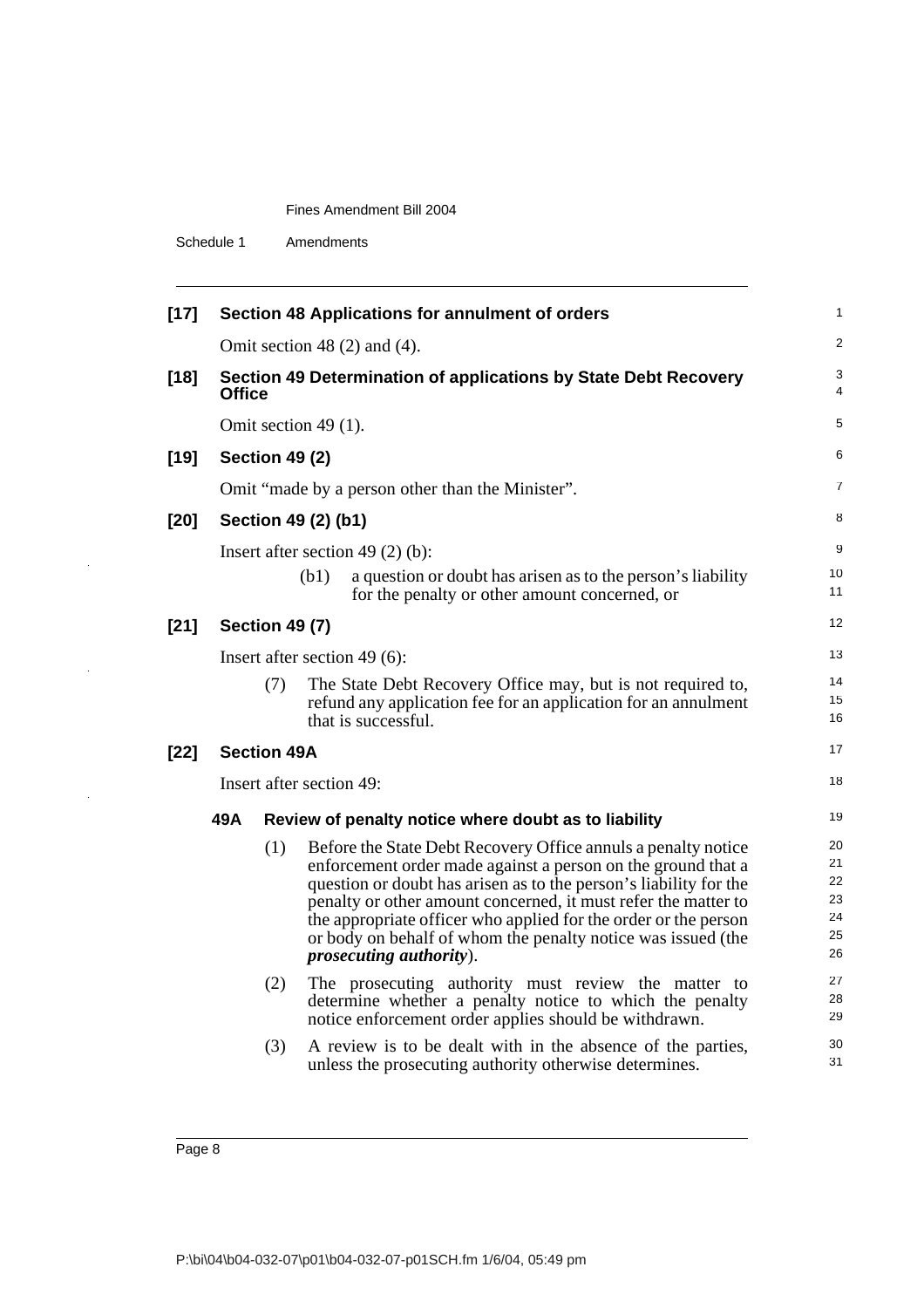Amendments Schedule 1

|        | (4)                    | The prosecuting authority must notify the applicant for the<br>annulment and the State Debt Recovery Office of its<br>determination on the review of the penalty notice.                                                                                                           | $\mathbf{1}$<br>2<br>3                     |
|--------|------------------------|------------------------------------------------------------------------------------------------------------------------------------------------------------------------------------------------------------------------------------------------------------------------------------|--------------------------------------------|
|        | (5)                    | If the prosecuting authority determines that a penalty notice<br>should be withdrawn (in whole or in part), the State Debt<br>Recovery Office must withdraw the penalty notice<br>enforcement order (in whole or in part) under section 46.                                        | $\overline{4}$<br>5<br>6<br>$\overline{7}$ |
|        | (6)                    | The State Debt Recovery Office must, if a penalty notice is<br>not withdrawn on review or there is no decision on a review<br>within 42 days after referral for review, grant the application<br>for annulment and annul the penalty notice enforcement order<br>under section 49. | 8<br>9<br>10<br>11<br>12                   |
| $[23]$ | <b>Recovery Office</b> | Section 50 Appeal against refusal of application by State Debt                                                                                                                                                                                                                     | 13<br>14                                   |
|        |                        | Insert ", not later than 28 days after notice is given of the refusal," after<br>"may" in section $50(1)$ .                                                                                                                                                                        | 15<br>16                                   |
| $[24]$ | <b>Section 50 (5)</b>  |                                                                                                                                                                                                                                                                                    | 17                                         |
|        |                        | Omit "limiting the time for making applications and".                                                                                                                                                                                                                              | 18                                         |
| $[25]$ | order annulled         | Section 51 Proceedings for alleged offence if fine enforcement                                                                                                                                                                                                                     | 19<br>20                                   |
|        |                        | Omit "an information" from section 51 (4) (a).                                                                                                                                                                                                                                     | 21                                         |
|        |                        | Insert instead "a court attendance notice".                                                                                                                                                                                                                                        | 22                                         |
| $[26]$ | <b>Section 51 (4)</b>  |                                                                                                                                                                                                                                                                                    | 23                                         |
|        | informant.".           | Omit "The person who made the application for the order, or an<br>appropriate officer nominated by that person, is taken to be the                                                                                                                                                 | 24<br>25<br>26                             |
|        |                        | Insert instead "The appropriate officer for the penalty notice is taken to be<br>the prosecutor for the offence.".                                                                                                                                                                 | 27<br>28                                   |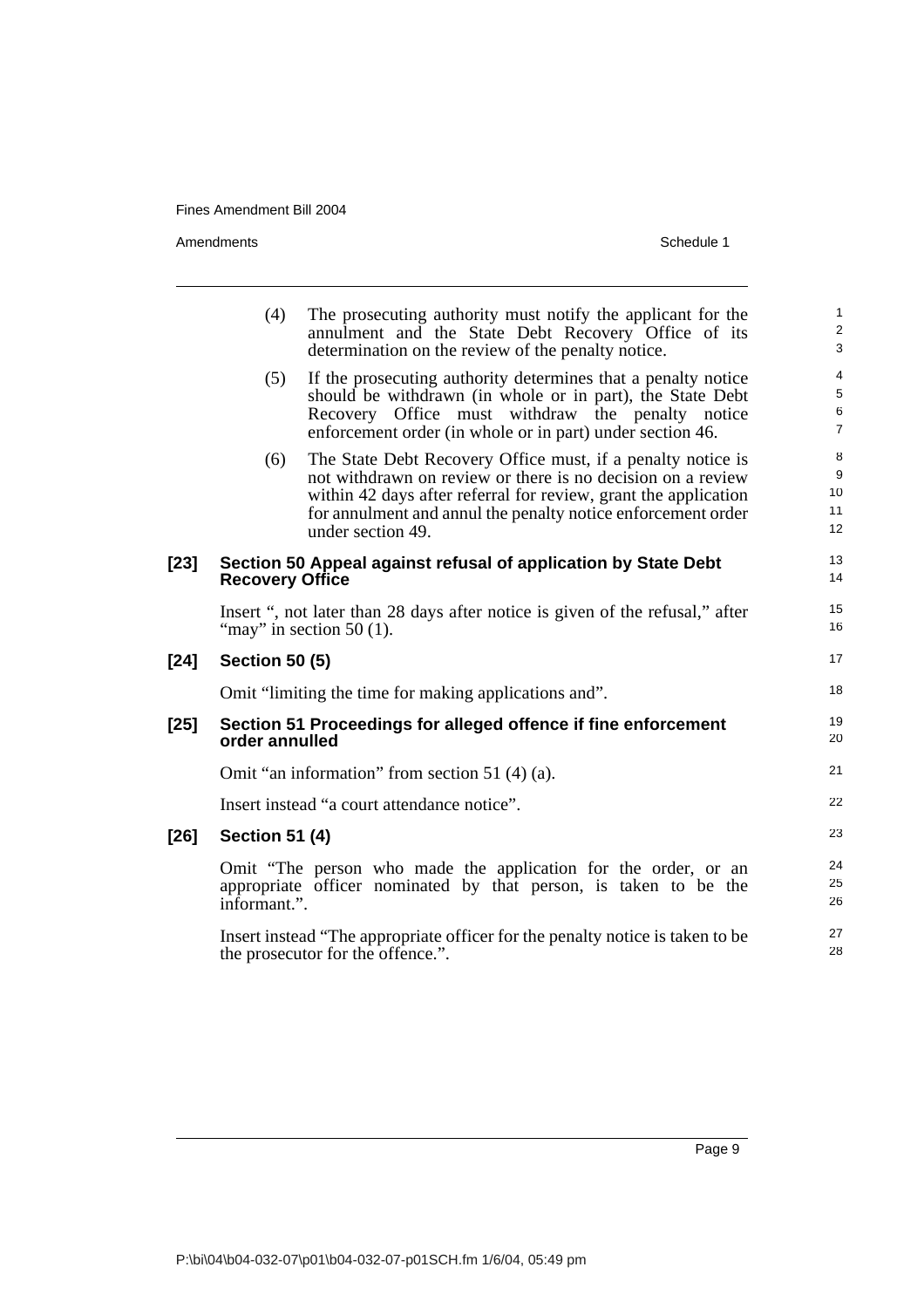Schedule 1 Amendments

 $\bar{z}$ 

 $\hat{\mathcal{L}}$ 

 $\bar{z}$ 

 $\hat{\mathcal{A}}$ 

 $\hat{\mathcal{A}}$ 

| $[27]$ |                                |          | Section 58 Summary of enforcement procedure                                                                                                                                                                                                                        | 1                          |
|--------|--------------------------------|----------|--------------------------------------------------------------------------------------------------------------------------------------------------------------------------------------------------------------------------------------------------------------------|----------------------------|
|        |                                |          | Insert after section 58 $(1)$ (f):                                                                                                                                                                                                                                 | $\overline{c}$             |
|        |                                | (g)      | <b>Fine mitigation</b>                                                                                                                                                                                                                                             | 3                          |
|        |                                |          | A fine defaulter may seek further time to pay and the<br>State Debt Recovery Office may write off unpaid fines.<br>Applications for review may be made to the Hardship<br>Review Board (see Division 8).                                                           | 4<br>5<br>6<br>7           |
| $[28]$ |                                |          | Section 60 What notice must say                                                                                                                                                                                                                                    | 8                          |
|        |                                |          | Insert at the end of section 60 $(1)$ (d):                                                                                                                                                                                                                         | 9                          |
|        |                                |          | , and                                                                                                                                                                                                                                                              | 10                         |
|        |                                | (e)      | review options are available relating to the fine<br>enforcement order, including withdrawal, annulment,<br>time to pay and the writing off of fines.                                                                                                              | 11<br>12<br>13             |
| $[29]$ |                                |          | <b>Section 61 Service of notice</b>                                                                                                                                                                                                                                | 14                         |
|        |                                |          | Insert at the end of section 61 $(3)(c)$ :                                                                                                                                                                                                                         | 15                         |
|        |                                |          | , or                                                                                                                                                                                                                                                               | 16                         |
|        |                                | (d)      | the address provided for the person under section 117,<br>if the State Debt Recovery Office is satisfied that it is<br>the most recent address available for the person.                                                                                           | 17<br>18<br>19             |
| $[30]$ |                                |          | Section 65 When enforcement action taken under this Division                                                                                                                                                                                                       | 20                         |
|        |                                |          | Omit section 65 (3) (b). Insert instead:                                                                                                                                                                                                                           | 21                         |
|        |                                | (b)      | the offence is not a traffic offence.                                                                                                                                                                                                                              | 22                         |
| $[31]$ | Section 65 (4A) and (4B)       |          |                                                                                                                                                                                                                                                                    | 23                         |
|        | Insert after section $65(4)$ : |          |                                                                                                                                                                                                                                                                    | 24                         |
|        | (4A)                           | of time: | If the Roads and Traffic Authority has taken fine enforcement<br>action against a fine defaulter who is granted a first extension<br>of time under this Act for payment of the fine, and the fine<br>defaulter pays 6 instalments in accordance with the extension | 25<br>26<br>27<br>28<br>29 |
|        |                                | (a)      | the State Debt Recovery Office must direct the Roads<br>and Traffic Authority to cease the enforcement action,<br>and                                                                                                                                              | 30<br>31<br>32             |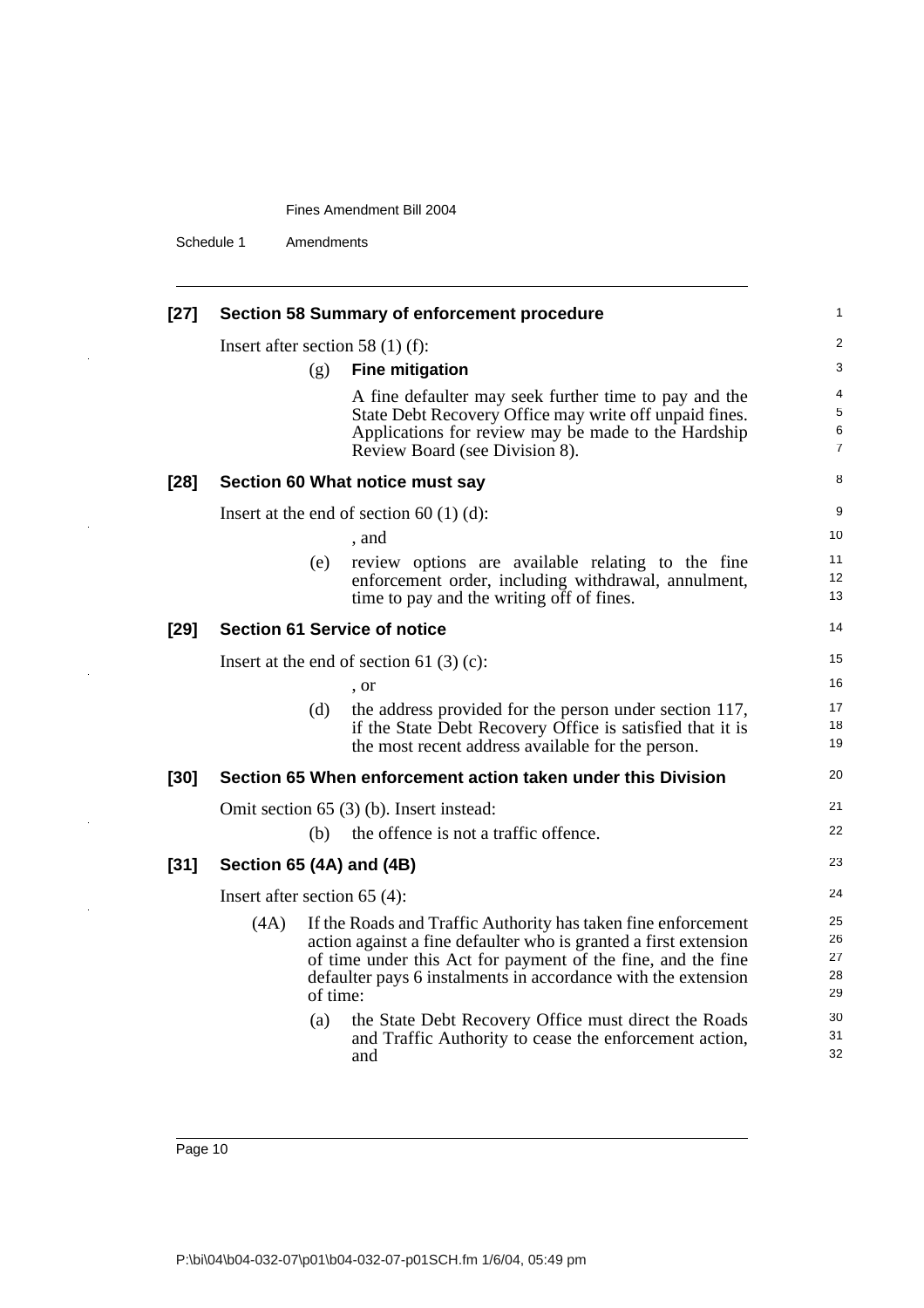Amendments Schedule 1

[32]

 $\overline{\phantom{a}}$ 

 $\ddot{\phantom{a}}$ 

|      |                       | (b) | the Roads and Traffic Authority is to cease the<br>enforcement action.                                                                                                                                                                                                                          | 1<br>$\overline{c}$                |
|------|-----------------------|-----|-------------------------------------------------------------------------------------------------------------------------------------------------------------------------------------------------------------------------------------------------------------------------------------------------|------------------------------------|
|      | (4B)                  |     | The State Debt Recovery Office may direct the Roads and<br>Traffic Authority to recommence enforcement action in<br>respect of a fine defaulter referred to in subsection (4A) if the<br>fine defaulter fails to pay any further instalment in accordance<br>with the extension of time to pay. | 3<br>4<br>5<br>6<br>$\overline{7}$ |
| [32] | <b>Section 65 (6)</b> |     |                                                                                                                                                                                                                                                                                                 | 8                                  |
|      |                       |     | Insert at the end of section 65:                                                                                                                                                                                                                                                                | 9                                  |
|      | (6)                   |     | In this section:                                                                                                                                                                                                                                                                                | 10                                 |
|      |                       |     | <i>traffic offence</i> means:                                                                                                                                                                                                                                                                   | 11                                 |
|      |                       | (a) | an offence arising under a provision of the following<br>Acts in respect of the use, standing or parking of a<br>motor vehicle:                                                                                                                                                                 | 12<br>13<br>14                     |
|      |                       |     | (i)<br>the road transport legislation within the meaning<br>of the Road Transport (General) Act 1999,                                                                                                                                                                                           | 15<br>16                           |
|      |                       |     | the Roads Act 1993,<br>(ii)                                                                                                                                                                                                                                                                     | 17                                 |
|      |                       |     | (iii)<br>the Motor Vehicles (Third Party Insurance)<br>Act 1942,                                                                                                                                                                                                                                | 18<br>19                           |
|      |                       |     | (iv)<br>the Recreation Vehicles Act 1983, or                                                                                                                                                                                                                                                    | 20                                 |
|      |                       | (b) | an offence arising under a provision of any other law in<br>respect of the standing or parking of a motor vehicle.                                                                                                                                                                              | 21<br>22                           |
| [33] | <b>Authority</b>      |     | Section 68 Suspension of dealings with Roads and Traffic                                                                                                                                                                                                                                        | 23<br>24                           |
|      |                       |     | Omit section 68 (2) (f). Insert instead:                                                                                                                                                                                                                                                        | 25                                 |
|      |                       | (f) | the issue of an unregistered vehicle permit to the fine<br>defaulter,                                                                                                                                                                                                                           | 26<br>27                           |
|      |                       | (g) | the registration of a motor vehicle in the name of the<br>fine defaulter, or the renewal of registration of a motor<br>vehicle in the name of the fine defaulter, under the<br>Recreation Vehicles Act 1983,                                                                                    | 28<br>29<br>30<br>31               |
|      |                       | (h) | the issue of trader's plates to the fine defaulter,                                                                                                                                                                                                                                             | 32                                 |
|      |                       | (i) | the processing of a number plate exchange for the fine<br>defaulter,                                                                                                                                                                                                                            | 33<br>34                           |
|      |                       | (i) | the reservation of a particular number plate for the fine<br>defaulter,                                                                                                                                                                                                                         | 35<br>36                           |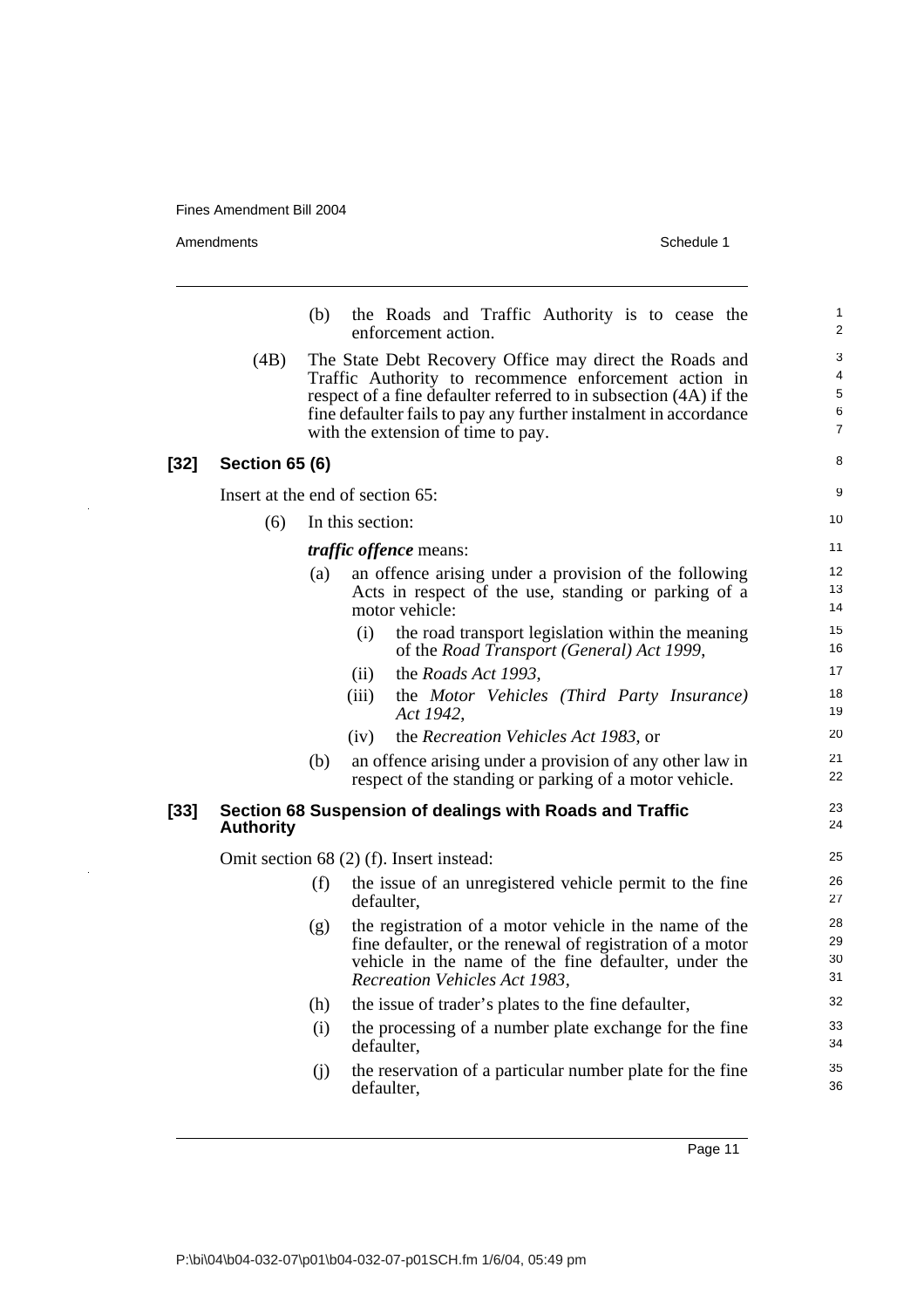Schedule 1 Amendments

|        |                                                                                                                   |                    | (k) | the ordering of a particular number plate, or a particular<br>design of number plate, for the fine defaulter,                                                                                                                 |  |  |
|--------|-------------------------------------------------------------------------------------------------------------------|--------------------|-----|-------------------------------------------------------------------------------------------------------------------------------------------------------------------------------------------------------------------------------|--|--|
|        | the testing of the fine defaulter to ascertain the fine<br>(1)<br>defaulter's eligibility for a driver's licence, |                    |     |                                                                                                                                                                                                                               |  |  |
|        |                                                                                                                   |                    | (m) | the booking of a driving test for the fine defaulter,                                                                                                                                                                         |  |  |
|        |                                                                                                                   |                    | (n) | the exercise of any other function of the Authority<br>requested by the fine defaulter, being a function of a<br>kind prescribed by the regulations for the purposes of<br>this section.                                      |  |  |
| $[34]$ | Section 79 Making of community service order against fine<br>defaulter                                            |                    |     |                                                                                                                                                                                                                               |  |  |
|        |                                                                                                                   |                    |     | Insert "(other than sections 92 and 93)" after "Part 7" in section 79 (6) (a).                                                                                                                                                |  |  |
| [35]   |                                                                                                                   | Section 79 (6) (b) |     |                                                                                                                                                                                                                               |  |  |
|        | Insert "and any regulations made for the purposes of that Part" after<br>"1999".                                  |                    |     |                                                                                                                                                                                                                               |  |  |
| [36]   | <b>Section 79 (8)</b>                                                                                             |                    |     |                                                                                                                                                                                                                               |  |  |
|        |                                                                                                                   |                    |     | Insert after section 79 (7):                                                                                                                                                                                                  |  |  |
|        |                                                                                                                   | (8)                |     | A community service order is to be in the form prescribed by<br>the regulations.                                                                                                                                              |  |  |
| [37]   | Sections 80 and 80A                                                                                               |                    |     |                                                                                                                                                                                                                               |  |  |
|        |                                                                                                                   |                    |     | Omit section 80. Insert instead:                                                                                                                                                                                              |  |  |
|        | 80                                                                                                                |                    |     | Service and notice of order                                                                                                                                                                                                   |  |  |
|        |                                                                                                                   | (1)                |     | As soon as practicable after making a community service<br>order under this Division, the State Debt Recovery Office<br>must cause a copy of the order and written notice of the order<br>to be served on the fine defaulter. |  |  |
|        |                                                                                                                   | (2)                |     | The notice must be in the form prescribed by the regulations<br>and must include the following information:                                                                                                                   |  |  |
|        |                                                                                                                   |                    | (a) | the place at which, or person to whom, the fine defaulter<br>must present himself or herself, in person, for the<br>purpose of enabling the administration of the order to<br>be commenced.                                   |  |  |
|        |                                                                                                                   |                    |     |                                                                                                                                                                                                                               |  |  |

 $\overline{\phantom{a}}$ 

 $\hat{\mathcal{A}}$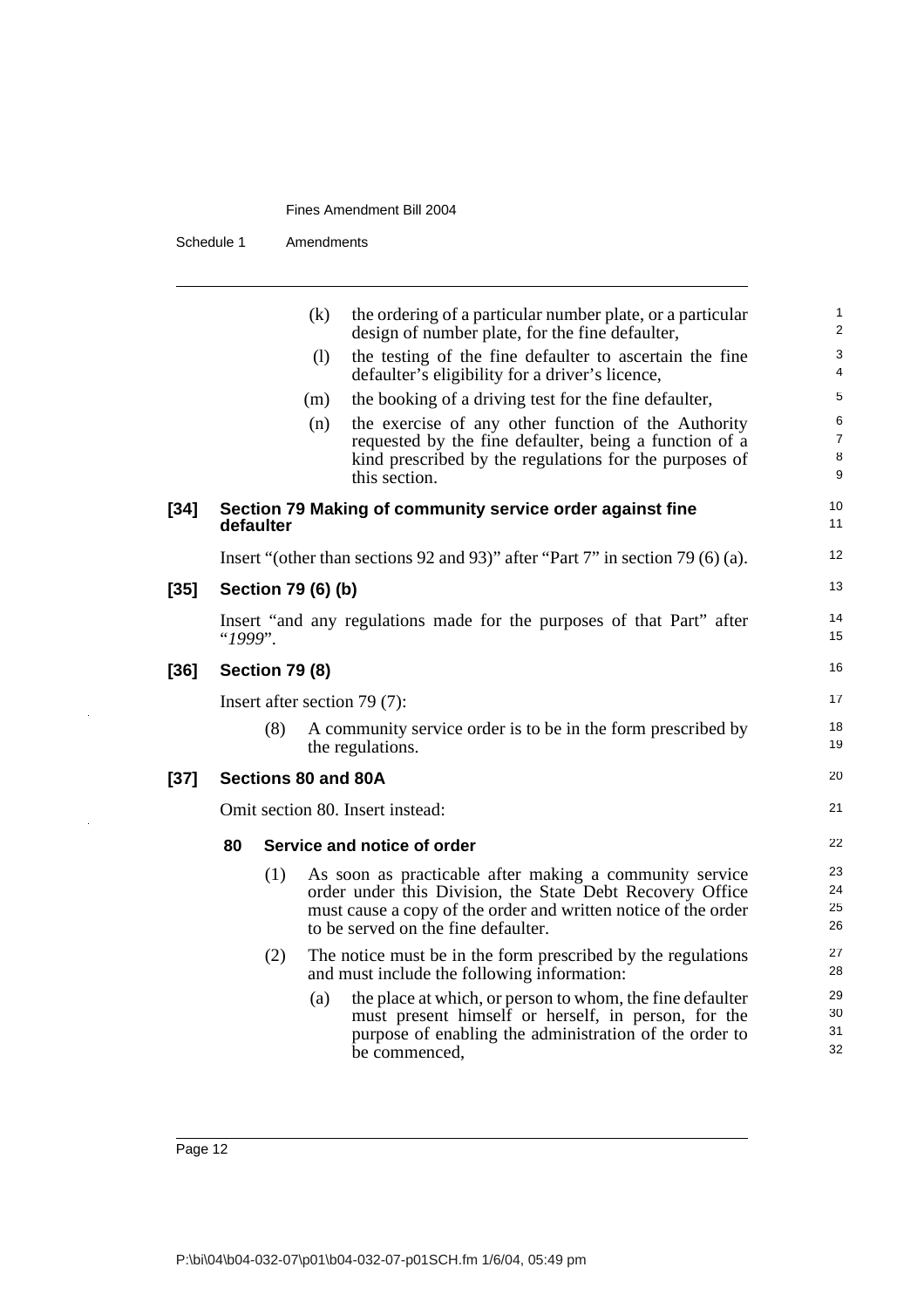Amendments Schedule 1

|     |     | the period within which the fine defaulter must present<br>(b)<br>himself or herself.                                                                                                                                                                                                                                  | $\mathbf{1}$<br>$\overline{2}$ |
|-----|-----|------------------------------------------------------------------------------------------------------------------------------------------------------------------------------------------------------------------------------------------------------------------------------------------------------------------------|--------------------------------|
|     | (3) | Three copies of the notice must be served on the fine<br>defaulter.                                                                                                                                                                                                                                                    | 3<br>$\overline{4}$            |
|     | (4) | The fine defaulter must sign 3 copies of the notice in the<br>presence of the person by whom it was served. Of the copies:                                                                                                                                                                                             | 5<br>6                         |
|     |     | (a)<br>one is to be kept by the fine defaulter, and                                                                                                                                                                                                                                                                    | 7                              |
|     |     | one is to be served by the person who served the notice<br>(b)<br>on the fine defaulter on the Commissioner of Corrective<br>Services or the Director-General of the Department of<br>Juvenile Justice, whichever is appropriate, and is to be<br>kept by the Commissioner or Director-General, as<br>appropriate, and | 8<br>9<br>10<br>11<br>12<br>13 |
|     |     | one is to be served by that person on, and kept by, the<br>(c)<br>State Debt Recovery Office.                                                                                                                                                                                                                          | 14<br>15                       |
|     | (5) | A community service order is not invalidated by a failure to<br>comply with this section or section 80A.                                                                                                                                                                                                               | 16<br>17                       |
| 80A |     | Provisions relating to service of orders and notice                                                                                                                                                                                                                                                                    | 18                             |
|     | (1) | The community service order and notice may be served on the<br>fine defaulter only in accordance with the directions of the<br>State Debt Recovery Office.                                                                                                                                                             | 19<br>20<br>21                 |
|     | (2) | The order and 3 copies of the notice are to be served<br>personally on the fine defaulter by the Sheriff or the Sheriff's<br>officers or by a court bailiff authorised by the Sheriff.                                                                                                                                 | 22<br>23<br>24                 |
|     | (3) | The person who serves a community service order under this<br>Division is required to explain the order to the fine defaulter<br>on whom it is served.                                                                                                                                                                 | 25<br>26<br>27                 |
|     | (4) | The explanation is to be given in a language likely to be<br>understood by the fine defaulter and is to include information<br>as to the following matters:                                                                                                                                                            | 28<br>29<br>30                 |
|     |     | the requirements to be complied with by the fine<br>(a)<br>defaulter under the order,                                                                                                                                                                                                                                  | 31<br>32                       |
|     |     | the consequences that may follow if the fine defaulter<br>(b)<br>fails to comply with those requirements,                                                                                                                                                                                                              | 33<br>34                       |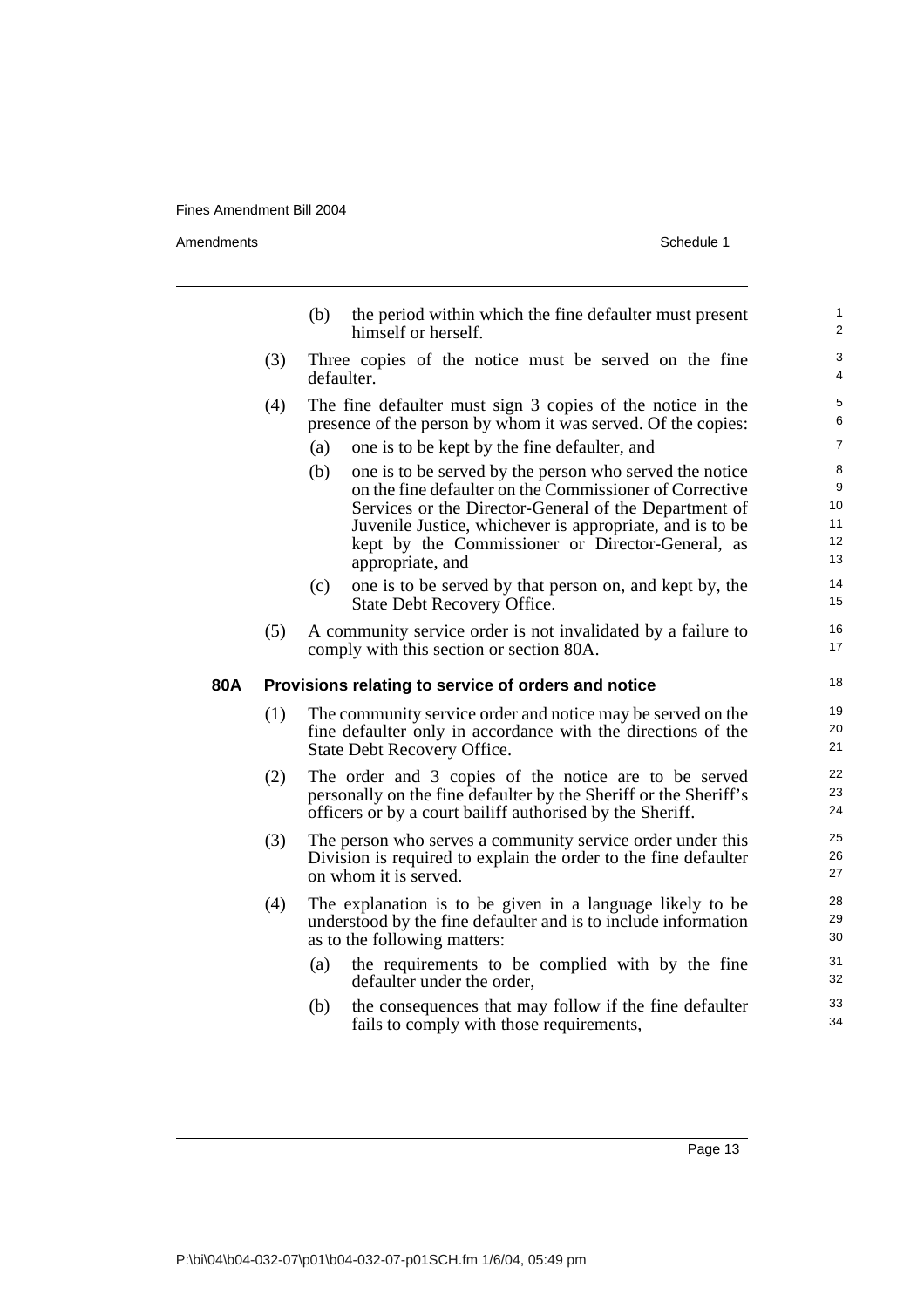Schedule 1 Amendments

|        |                                | (c) | the fact that the order may be satisfied by payment of<br>such part of the fine as has not been satisfied by the<br>performance of community service work under the<br>order.                                                                                                 | 1<br>$\overline{c}$<br>3<br>$\overline{4}$ |
|--------|--------------------------------|-----|-------------------------------------------------------------------------------------------------------------------------------------------------------------------------------------------------------------------------------------------------------------------------------|--------------------------------------------|
| $[38]$ |                                |     | <b>Section 85 Provisions relating to orders</b>                                                                                                                                                                                                                               | 5                                          |
|        |                                |     | Omit section $85(2)$ and $(3)$ .                                                                                                                                                                                                                                              | 6                                          |
| [39]   | order                          |     | Section 87 Imprisonment following breach of community service                                                                                                                                                                                                                 | 7<br>8                                     |
|        |                                |     | Omit "Division 5" from section 87 (1). Insert instead "section 86 (1)".                                                                                                                                                                                                       | 9                                          |
| [40]   | Section 87 (2A)                |     |                                                                                                                                                                                                                                                                               | 10                                         |
|        | Insert after section $87(2)$ : |     |                                                                                                                                                                                                                                                                               | 11                                         |
|        | (2A)                           |     | A warrant:                                                                                                                                                                                                                                                                    | 12                                         |
|        |                                | (a) | must be in the prescribed form, and                                                                                                                                                                                                                                           | 13                                         |
|        |                                | (b) | is sufficient authority for any police officer to convey<br>the fine defaulter to the correctional centre identified in<br>the warrant, and                                                                                                                                   | 14<br>15<br>16                             |
|        |                                | (c) | is sufficient authority for the governor of the<br>correctional centre to keep the fine defaulter in his or<br>her custody for the period of imprisonment calculated<br>in accordance with this Division.                                                                     | 17<br>18<br>19<br>20                       |
| [41]   |                                |     | <b>Section 89 Periodic detention</b>                                                                                                                                                                                                                                          | 21                                         |
|        | Omit section $89(3)(b)$ .      |     |                                                                                                                                                                                                                                                                               | 22                                         |
| [42]   | Section 89 (3) (e) and (f)     |     |                                                                                                                                                                                                                                                                               | 23                                         |
|        |                                |     | Omit section 89 (3) (e). Insert instead:                                                                                                                                                                                                                                      | 24                                         |
|        |                                | (e) | if an earlier order for periodic detention (whether under<br>this Act or the Crimes (Sentencing Procedure)<br>Act 1999) has been revoked because the fine defaulter<br>has failed to serve a sentence of imprisonment in<br>accordance with the requirements of the order, or | 25<br>26<br>27<br>28<br>29<br>30           |
|        |                                | (f) | any other circumstances prescribed by<br>the<br>1n<br>regulations.                                                                                                                                                                                                            | 31                                         |

 $\hat{\boldsymbol{\tau}}$ 

 $\bar{z}$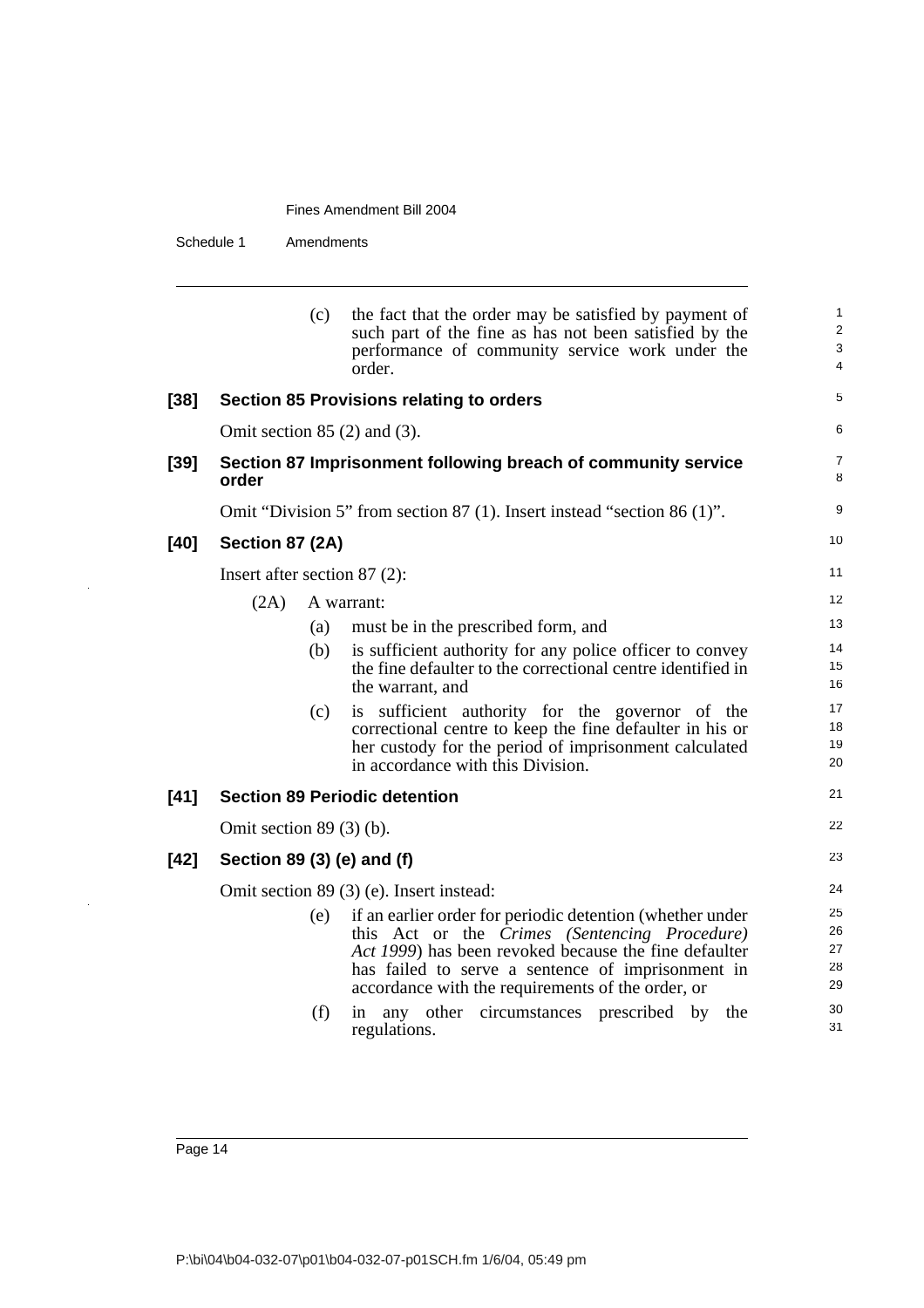$\hat{\mathcal{A}}$ 

|      | Amendments         |     | Schedule 1                                                                                                                                                                                                                                                                                                                                                                                                           |  |  |  |
|------|--------------------|-----|----------------------------------------------------------------------------------------------------------------------------------------------------------------------------------------------------------------------------------------------------------------------------------------------------------------------------------------------------------------------------------------------------------------------|--|--|--|
| [43] | Section 89 (8) (a) |     |                                                                                                                                                                                                                                                                                                                                                                                                                      |  |  |  |
|      |                    |     | Omit "Divisions 1 and 4 of Part 5".                                                                                                                                                                                                                                                                                                                                                                                  |  |  |  |
|      |                    |     | Insert instead "Division 1 of Part 5, section 66 and Divisions 3 and 4 (other<br>than sections 71 and 72) of Part 5".                                                                                                                                                                                                                                                                                                |  |  |  |
| [44] |                    |     | Section 89 (8) (b)                                                                                                                                                                                                                                                                                                                                                                                                   |  |  |  |
|      |                    |     | Insert ", and regulations made under those Parts," after "1999".                                                                                                                                                                                                                                                                                                                                                     |  |  |  |
| [45] |                    |     | Sections 89A and 89B                                                                                                                                                                                                                                                                                                                                                                                                 |  |  |  |
|      |                    |     | Insert after section 89:                                                                                                                                                                                                                                                                                                                                                                                             |  |  |  |
|      | 89A                |     | Service and notice of order for periodic detention                                                                                                                                                                                                                                                                                                                                                                   |  |  |  |
|      |                    | (1) | As soon as practicable after making an order under this<br>Division (a <i>periodic detention order</i> ), the Commissioner of<br>Corrective Services must cause a copy of the order and<br>written notice of the order to be served on the fine defaulter,<br>the State Debt Recovery Office and the governor of the<br>periodic detention centre to which the fine defaulter is<br>committed to serve the sentence. |  |  |  |
|      |                    | (2) | The notice must be in the form prescribed by the regulations<br>and must include the following information:<br>the periodic detention centre to which the fine defaulter<br>(a)<br>must report,                                                                                                                                                                                                                      |  |  |  |
|      |                    |     | the date on which, and the time at which, the fine<br>(b)<br>defaulter is first to report to the periodic detention<br>centre, and                                                                                                                                                                                                                                                                                   |  |  |  |
|      |                    |     | the day of the week on which, and the time at which, the<br>(c)<br>fine defaulter is subsequently to report to the periodic<br>detention centre during the term of the fine defaulter's<br>sentence of imprisonment.                                                                                                                                                                                                 |  |  |  |
|      |                    | (3) | Three copies of the notice must be served on the fine<br>defaulter.                                                                                                                                                                                                                                                                                                                                                  |  |  |  |
|      |                    | (4) | The fine defaulter must sign 3 copies of the notice in the<br>presence of the person by whom it was served. Of the copies:<br>one is to be kept by the fine defaulter, and<br>(a)                                                                                                                                                                                                                                    |  |  |  |
|      |                    |     | (b)<br>one is to be served by the person who served the notice<br>on the fine defaulter on the governor of the periodic                                                                                                                                                                                                                                                                                              |  |  |  |
|      |                    |     |                                                                                                                                                                                                                                                                                                                                                                                                                      |  |  |  |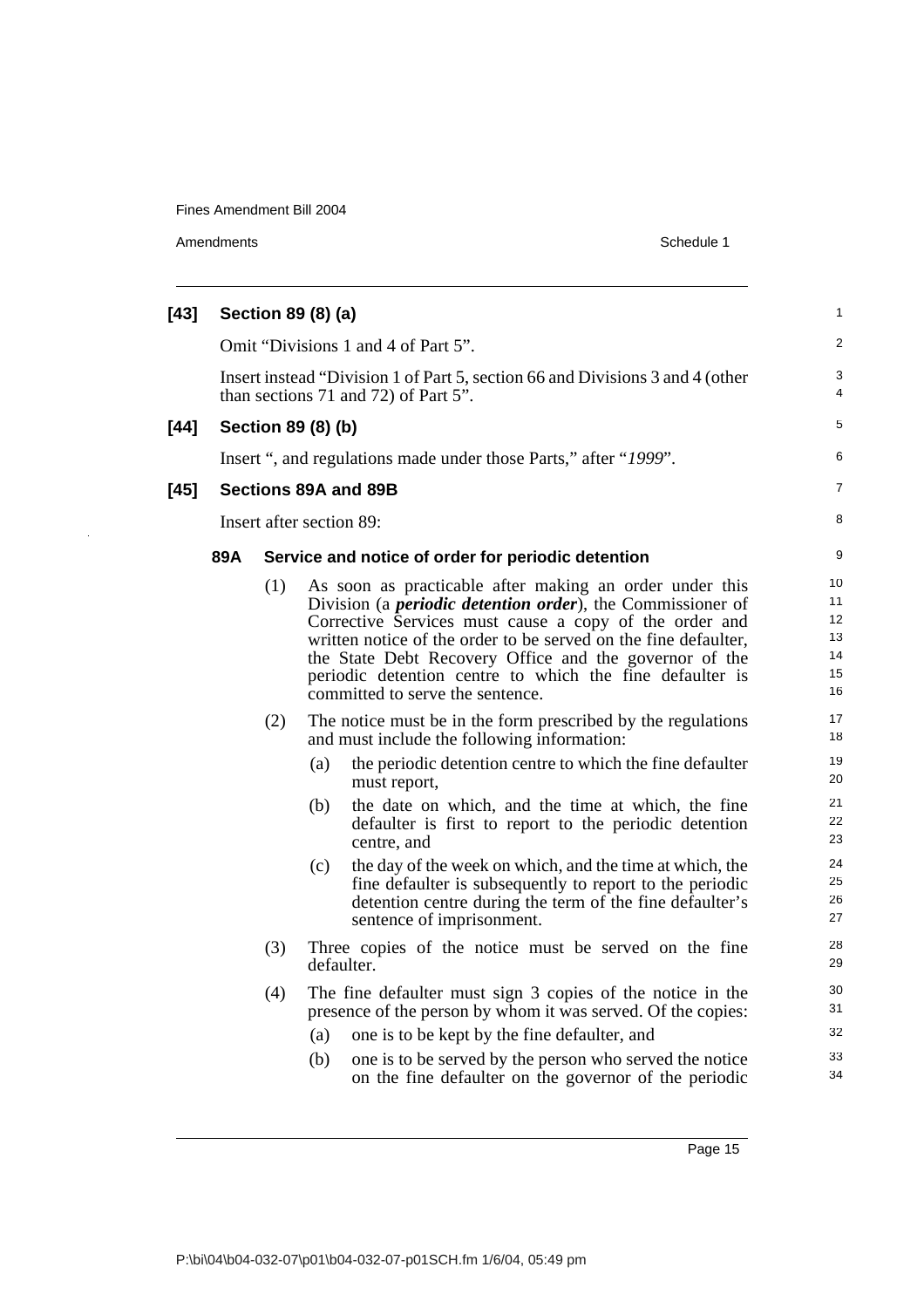Schedule 1 Amendments

|        |     |     |                                                                                                                                                         | detention centre to which the fine defaulter is<br>committed and is to be kept by that governor, and                                                                                                                           | 1<br>$\overline{2}$  |
|--------|-----|-----|---------------------------------------------------------------------------------------------------------------------------------------------------------|--------------------------------------------------------------------------------------------------------------------------------------------------------------------------------------------------------------------------------|----------------------|
|        |     |     | (c)                                                                                                                                                     | one is to be served by that person on, and kept by, the<br>Commissioner of Corrective Services.                                                                                                                                | 3<br>4               |
|        |     | (5) |                                                                                                                                                         | An order under section 89 is not invalidated by a failure to<br>comply with this section or section 89B.                                                                                                                       | 5<br>6               |
|        | 89B |     |                                                                                                                                                         | <b>Provisions relating to service</b>                                                                                                                                                                                          | 7                    |
|        |     | (1) |                                                                                                                                                         | The periodic detention order and notice may be served on the<br>fine defaulter only in accordance with the directions of the<br><b>Commissioner of Corrective Services.</b>                                                    | 8<br>9<br>10         |
|        |     | (2) |                                                                                                                                                         | The order and 3 copies of the notice are to be served<br>personally on the fine defaulter by the Sheriff or the Sheriff's<br>officers or by a court bailiff authorised by the Sheriff.                                         | 11<br>12<br>13       |
|        | (3) |     | The person who serves a periodic detention order under this<br>Division is required to explain the order to the fine defaulter<br>on whom it is served. | 14<br>15<br>16                                                                                                                                                                                                                 |                      |
|        |     | (4) |                                                                                                                                                         | The explanation is to be given in a language likely to be<br>understood by the fine defaulter and is to include information<br>as to the following matters:                                                                    | 17<br>18<br>19       |
|        |     |     | (a)                                                                                                                                                     | the requirements to be complied with by the fine<br>defaulter under the order,                                                                                                                                                 | 20<br>21             |
|        |     |     | (b)                                                                                                                                                     | the consequences that may follow if the fine defaulter<br>fails to comply with those requirements,                                                                                                                             | 22<br>23             |
|        |     |     | (c)                                                                                                                                                     | the fact that the order may be satisfied by payment of<br>such part of the fine as has not been satisfied by the<br>period of imprisonment served under the order.                                                             | 24<br>25<br>26       |
| $[46]$ |     |     |                                                                                                                                                         | Section 100 Time to pay                                                                                                                                                                                                        | 27                   |
|        |     |     |                                                                                                                                                         | Omit the note to section $100(5)$ .                                                                                                                                                                                            | 28                   |
| $[47]$ |     |     |                                                                                                                                                         | Section 101 Unpaid fines may be written off                                                                                                                                                                                    | 29                   |
|        |     |     |                                                                                                                                                         | Omit section 101 (1). Insert instead:                                                                                                                                                                                          | 30                   |
|        |     | (1) |                                                                                                                                                         | After a fine enforcement order is made and before a<br>community service order is issued in the matter, an<br>application to have the fine written off may be made to the<br>State Debt Recovery Office by the fine defaulter. | 31<br>32<br>33<br>34 |

l,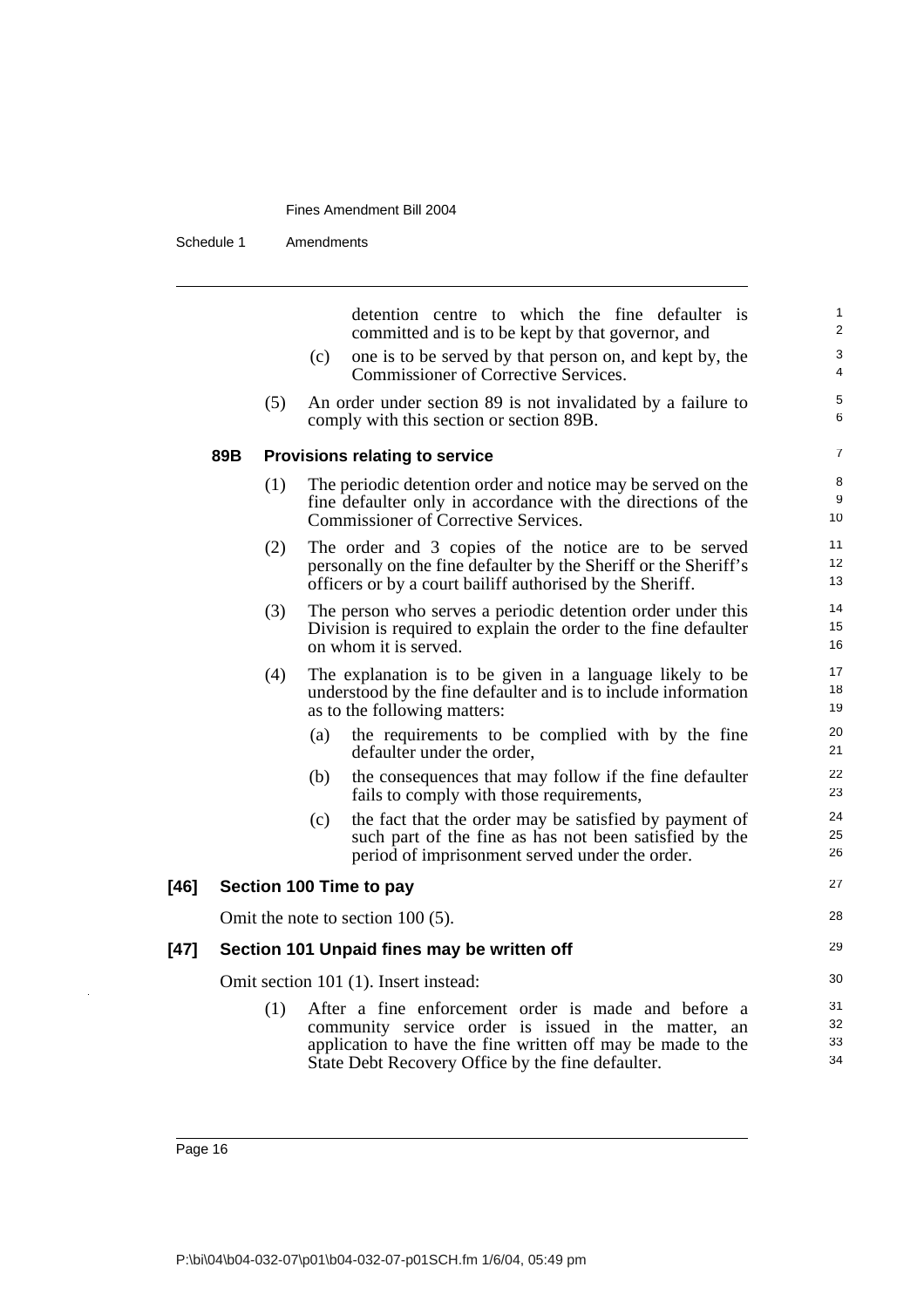Amendments Schedule 1

 $\bar{z}$ 

 $\ddot{\phantom{a}}$ 

|      |      | (1A)                          |         |       | The State Debt Recovery Office may, on the application of a<br>fine defaulter or at its own discretion, write off an unpaid fine:                                                                                                                                                  | 1<br>$\overline{2}$        |
|------|------|-------------------------------|---------|-------|------------------------------------------------------------------------------------------------------------------------------------------------------------------------------------------------------------------------------------------------------------------------------------|----------------------------|
|      |      |                               | (a)     |       | if it is satisfied that, due to any or all of the financial,                                                                                                                                                                                                                       | 3                          |
|      |      |                               |         |       | medical or personal circumstances of the fine defaulter:                                                                                                                                                                                                                           | 4<br>5                     |
|      |      |                               |         | (i)   | the fine defaulter does not have sufficient means<br>to pay the fine and is not likely to have sufficient<br>means to pay the fine, and                                                                                                                                            | 6<br>$\overline{7}$        |
|      |      |                               |         | (ii)  | enforcement action under Division 4 has not been<br>or is unlikely to be successful in satisfying the<br>fine, and                                                                                                                                                                 | 8<br>9<br>10               |
|      |      |                               |         | (iii) | the fine defaulter is not suitable to be subject to a<br>community service order under Division 5, or                                                                                                                                                                              | 11<br>12                   |
|      |      |                               | (b)     |       | in accordance with guidelines issued under section 120.                                                                                                                                                                                                                            | 13                         |
|      |      | (1B)                          |         |       | The State Debt Recovery Office must write off an unpaid fine<br>if it is directed to do so by the Hardship Review Board.                                                                                                                                                           | 14<br>15                   |
| [48] |      | <b>Section 101 (4)</b>        |         |       |                                                                                                                                                                                                                                                                                    | 16                         |
|      |      | Insert after section 101 (3): |         |       |                                                                                                                                                                                                                                                                                    | 17                         |
|      |      | (4)                           | off if: |       | Despite subsection $(3)$ , an unpaid fine that is written off under<br>this section may be reinstated and enforcement action may be<br>recommenced by the State Debt Recovery Office in respect of<br>the fine defaulter at any time within 5 years after it is written            | 18<br>19<br>20<br>21<br>22 |
|      |      |                               | (a)     |       | a further fine enforcement order is made against the fine<br>defaulter, or                                                                                                                                                                                                         | 23<br>24                   |
|      |      |                               | (b)     |       | the State Debt Recovery Office is satisfied that the fine<br>defaulter has sufficient means to pay the fine, that<br>enforcement action is likely to be successful in<br>satisfying the fine or that the fine defaulter is suitable to<br>be subject to a community service order. | 25<br>26<br>27<br>28<br>29 |
| [49] |      | Sections 101A-101C            |         |       |                                                                                                                                                                                                                                                                                    | 30                         |
|      |      | Insert after section 101:     |         |       |                                                                                                                                                                                                                                                                                    | 31                         |
|      | 101A |                               |         |       | <b>Hardship Review Board</b>                                                                                                                                                                                                                                                       | 32                         |
|      |      | (1)                           |         |       | There is to be a Hardship Review Board consisting of:                                                                                                                                                                                                                              | 33                         |
|      |      |                               | (a)     |       | the Chief Commissioner of State Revenue, and                                                                                                                                                                                                                                       | 34                         |
|      |      |                               | (b)     |       | the Secretary of the Treasury, and                                                                                                                                                                                                                                                 | 35                         |
|      |      |                               |         |       |                                                                                                                                                                                                                                                                                    |                            |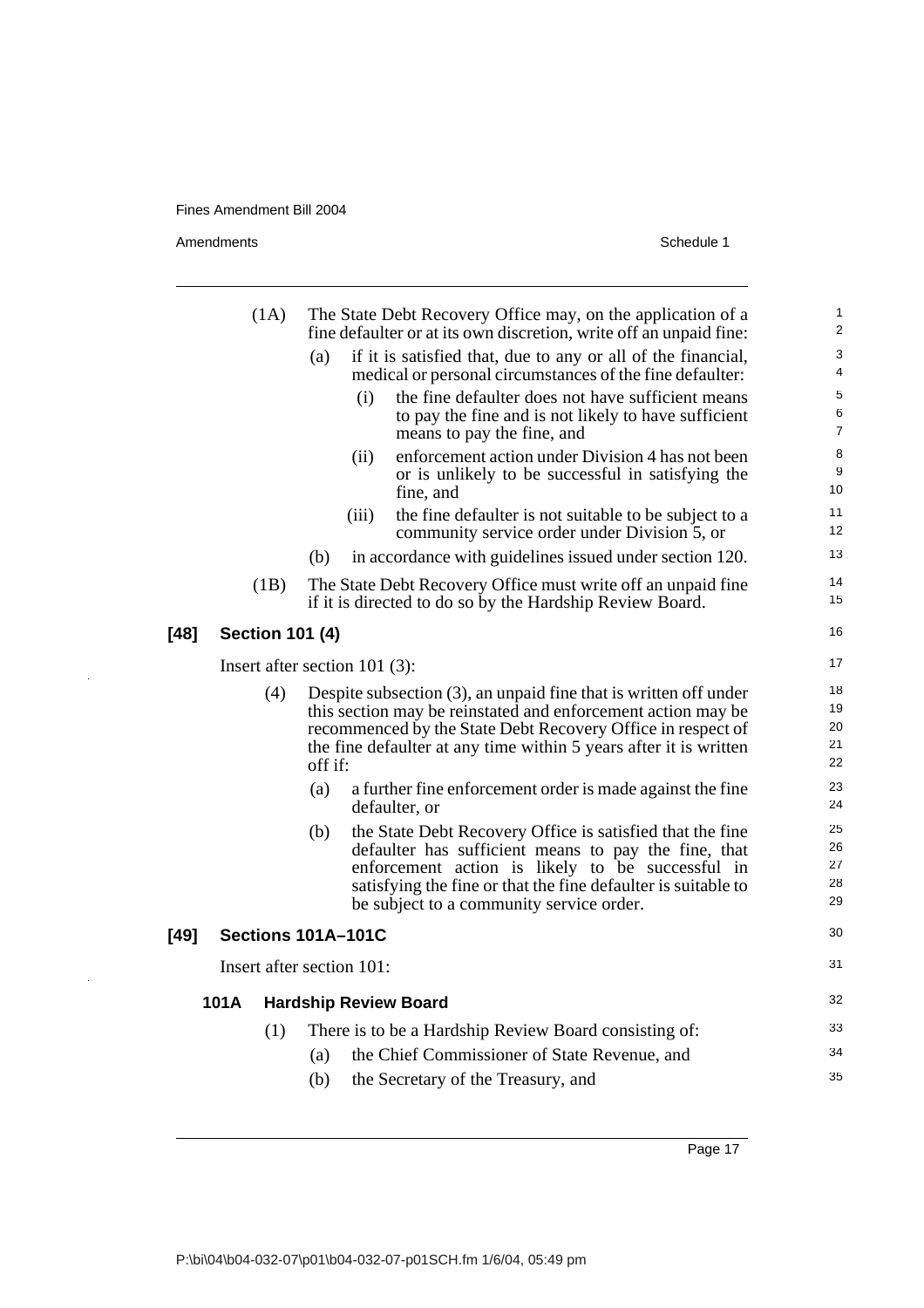Schedule 1 Amendments

|      | (c)<br>the Director-General of the Attorney General's<br>Department.                                                                                                                                                                                                                                                            | $\mathbf{1}$<br>2        |
|------|---------------------------------------------------------------------------------------------------------------------------------------------------------------------------------------------------------------------------------------------------------------------------------------------------------------------------------|--------------------------|
|      | (2)<br>A member of the Hardship Review Board may appoint a<br>person to act in the place of the member at meetings of the<br>Board.                                                                                                                                                                                             | 3<br>$\overline{4}$<br>5 |
|      | (3)<br>An acting member, while so acting, has the functions of, and<br>is taken to be, a member of the Hardship Review Board.                                                                                                                                                                                                   | 6<br>$\overline{7}$      |
| 101B | <b>Reviews by Hardship Review Board</b>                                                                                                                                                                                                                                                                                         | 8                        |
|      | (1)<br>The Hardship Review Board may, on the application of a fine<br>defaulter, review a decision by the State Debt Recovery<br>Office to refuse an application by a fine defaulter for time to<br>pay a fine or to have a fine written off.                                                                                   | 9<br>10<br>11<br>12      |
|      | (2)<br>A fine defaulter may not make more than one application<br>under this section in relation to the same fine.                                                                                                                                                                                                              | 13<br>14                 |
|      | The Hardship Review Board may determine the procedure for<br>(3)<br>a review and may conduct a review in the absence of the<br>parties.                                                                                                                                                                                         | 15<br>16<br>17           |
|      | The State Debt Recovery Office may suspend enforcement<br>(4)<br>action against a fine defaulter who makes an application<br>$20\,$<br>under this section but is not required to do so unless given a<br>direction under this section.                                                                                          | 18<br>19<br>21           |
|      | The Hardship Review Board may direct that enforcement<br>(5)<br>23<br>action under this Part against a fine defaulter be suspended<br>24<br>pending its review, if it thinks it appropriate in the<br>circumstances.                                                                                                            | 22<br>25                 |
|      | On a review, the Hardship Review Board may direct the State<br>(6)<br>27<br>Debt Recovery Office to allow a fine defaulter further time to<br>pay a fine under section 100, or to write off an unpaid fine<br>under section 101.                                                                                                | 26<br>28<br>29           |
|      | The Hardship Review Board may give a direction under this<br>(7)<br>section if it thinks it is appropriate to do so having regard to<br>the circumstances of the fine defaulter and the matters set out<br>in section 100 or section 101 $(1A)$ (a) and the guidelines<br>34<br>issued under section 120, as the case requires. | 30<br>31<br>32<br>33     |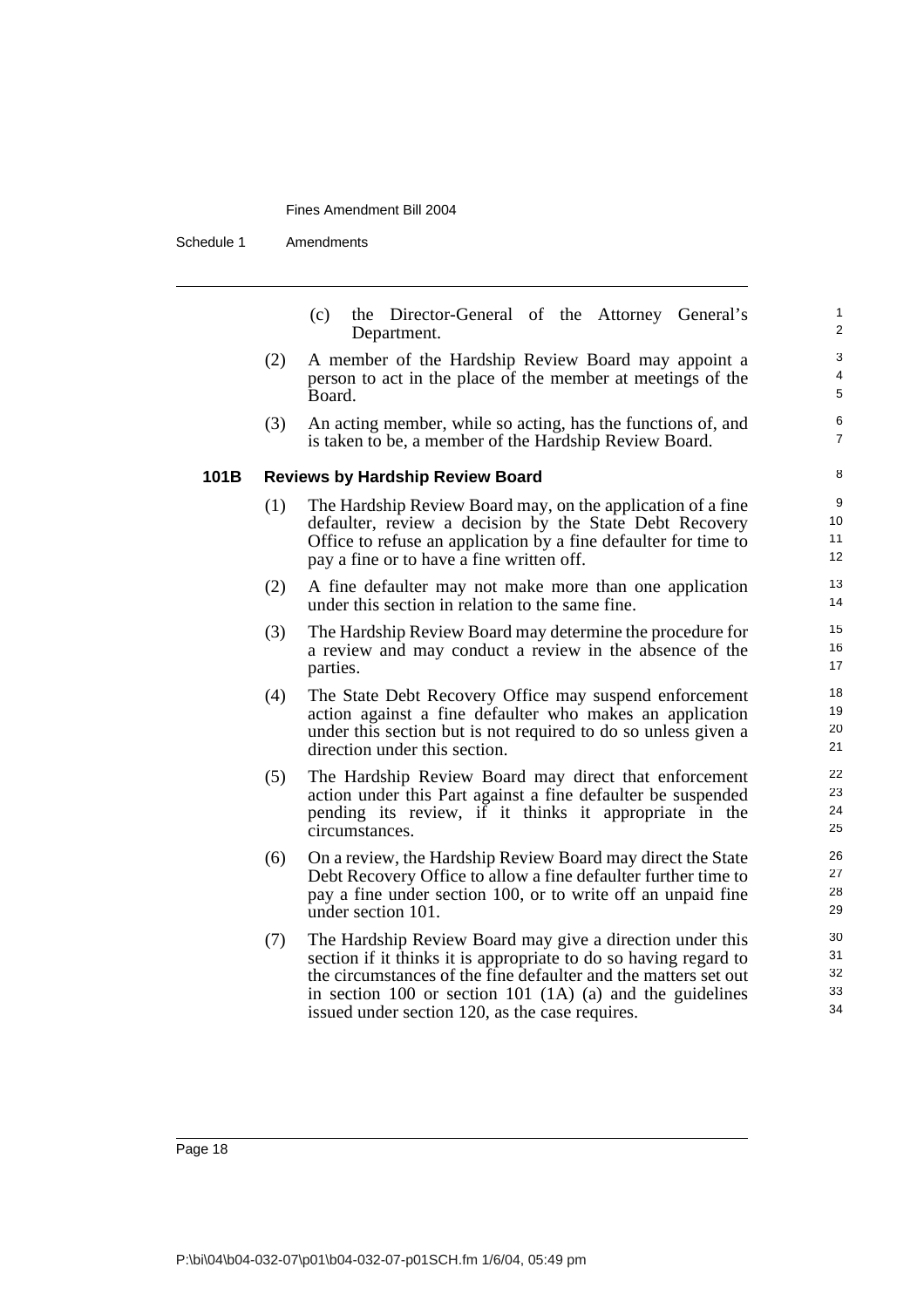Amendments Schedule 1

 $\hat{\boldsymbol{\beta}}$ 

| 101C |                     | Disclosure of information by Hardship Review Board                                                                                                                                                                                                                                                                                    | 1                                                    |
|------|---------------------|---------------------------------------------------------------------------------------------------------------------------------------------------------------------------------------------------------------------------------------------------------------------------------------------------------------------------------------|------------------------------------------------------|
|      |                     | The Hardship Review Board, a member of the Board, or a<br>person otherwise engaged in the administration of this section<br>or section 101A or 101B, may disclose to the Director or a<br>member of staff of the State Debt Recovery Office<br>information obtained in the administration of this section or<br>section 101A or 101B. | $\overline{2}$<br>3<br>4<br>5<br>6<br>$\overline{7}$ |
| [50] | <b>Section 102A</b> |                                                                                                                                                                                                                                                                                                                                       | 8                                                    |
|      |                     | Insert after section 102:                                                                                                                                                                                                                                                                                                             | 9                                                    |
| 102A |                     | Liability of minors for enforcement costs                                                                                                                                                                                                                                                                                             | 10                                                   |
|      | (1)                 | The State Debt Recovery Office must waive the payment by<br>a fine defaulter of any enforcement costs in respect of a fine<br>enforcement order, other than the fee for the issue of a fine<br>enforcement order, if the offence:                                                                                                     | 11<br>12 <sup>2</sup><br>13<br>14                    |
|      |                     | in respect of which the fine concerned was imposed on<br>(a)<br>the fine defaulter by a court, or                                                                                                                                                                                                                                     | 15<br>16                                             |
|      |                     | in respect of which the penalty notice from which the<br>(b)<br>fine concerned arises was served on the defendant,                                                                                                                                                                                                                    | 17<br>18                                             |
|      |                     | occurred while the fine defaulter was under the age of 18<br>years.                                                                                                                                                                                                                                                                   | 19<br>20                                             |
|      | (2)                 | Subsection (1) does not apply in respect of a fine enforcement<br>order if one or more subsequent fine enforcement orders are<br>made against the fine defaulter in respect of an offence that<br>occurred when the fine defaulter was of or above the age of 18<br>years.                                                            | 21<br>22<br>23<br>24<br>25                           |
| [51] |                     | Section 103 Electronic transmission of documents                                                                                                                                                                                                                                                                                      | 26                                                   |
|      |                     | Omit section 103 (1) (b). Insert instead:                                                                                                                                                                                                                                                                                             | 27                                                   |
|      |                     | a property seizure order or warrant of apprehension<br>(b)<br>directed to the Sheriff under Division 4,                                                                                                                                                                                                                               | 28<br>29                                             |
|      |                     | (b1)<br>a garnishee order or examination summons under<br>Division 4, or a summons requiring a garnishee under<br>such a garnishee order to show cause, given to the<br>Sheriff for service,                                                                                                                                          | 30<br>31<br>32<br>33                                 |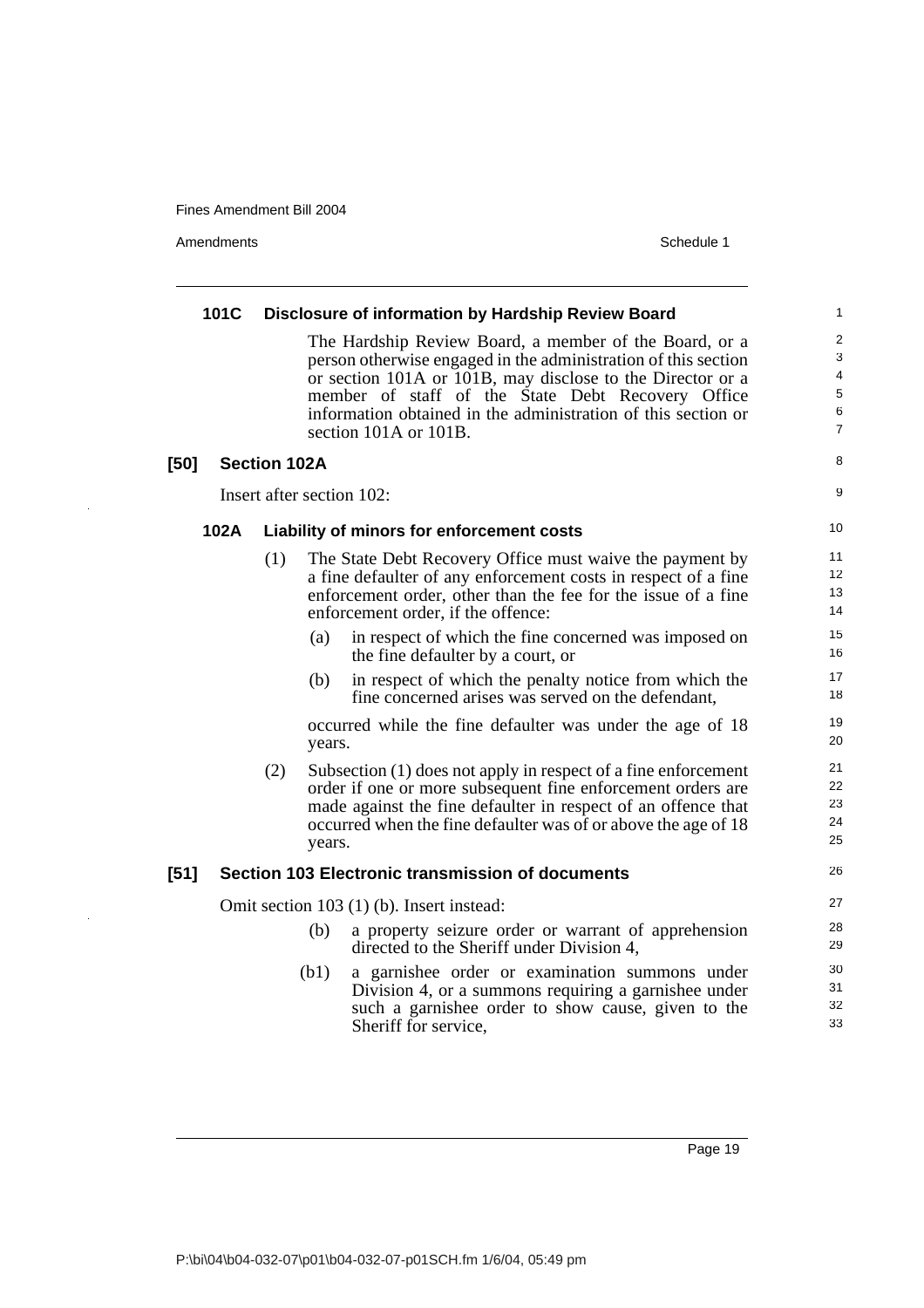Schedule 1 Amendments

| $[52]$ |      |                     | <b>Section 103 (2)</b>                                                                                                                                                                                                      | 1                    |
|--------|------|---------------------|-----------------------------------------------------------------------------------------------------------------------------------------------------------------------------------------------------------------------------|----------------------|
|        |      |                     | Omit "in the manner required by the regulations.". Insert instead:                                                                                                                                                          | 2                    |
|        |      |                     | with the following words:                                                                                                                                                                                                   | 3                    |
|        |      |                     | This document has been transmitted electronically by the<br>State Debt Recovery Office in accordance with section 103 of<br>the Fines Act 1996.                                                                             | 4<br>5<br>6          |
| $[53]$ |      |                     | Section 113 Establishment of State Debt Recovery Office                                                                                                                                                                     | 7                    |
|        |      |                     | Omit "Attorney General's Department" from section 113 (3).                                                                                                                                                                  | 8                    |
|        |      |                     | Insert instead "Treasury".                                                                                                                                                                                                  | 9                    |
| [54]   |      | <b>Section 117A</b> |                                                                                                                                                                                                                             | 10                   |
|        |      |                     | Insert after section 117:                                                                                                                                                                                                   | 11                   |
|        | 117A |                     | Disclosure of information by State Debt Recovery Office                                                                                                                                                                     | 12                   |
|        |      | (1)                 | The State Debt Recovery Office, the Director of the Office or<br>a member of the staff of the Office may disclose personal<br>information obtained in relation to a fine defaulter in the<br>administration of this Act to: | 13<br>14<br>15<br>16 |
|        |      |                     | a government agency that is a prosecuting authority in<br>(a)<br>relation to the offence concerned or on whose behalf the<br>offence was prosecuted, or                                                                     | 17<br>18<br>19       |
|        |      |                     | (b)<br>a government agency on whose behalf the penalty<br>notice for the offence concerned was issued, or                                                                                                                   | 20<br>21             |
|        |      |                     | the Hardship Review Board.<br>(c)                                                                                                                                                                                           | 22                   |
|        |      | (2)                 | Information may be disclosed to an agency referred to in<br>subsection $(1)$ $(a)$ or $(b)$ only if the disclosure is reasonably<br>necessary to monitor the status of outstanding fines.                                   | 23<br>24<br>25       |
| $[55]$ |      |                     | Schedule 3 Savings, transitional and other provisions                                                                                                                                                                       | 26                   |
|        |      |                     | Insert at the end of clause $1(1)$ :                                                                                                                                                                                        | 27                   |
|        |      |                     | <b>Fines Amendment Act 2004</b>                                                                                                                                                                                             | 28                   |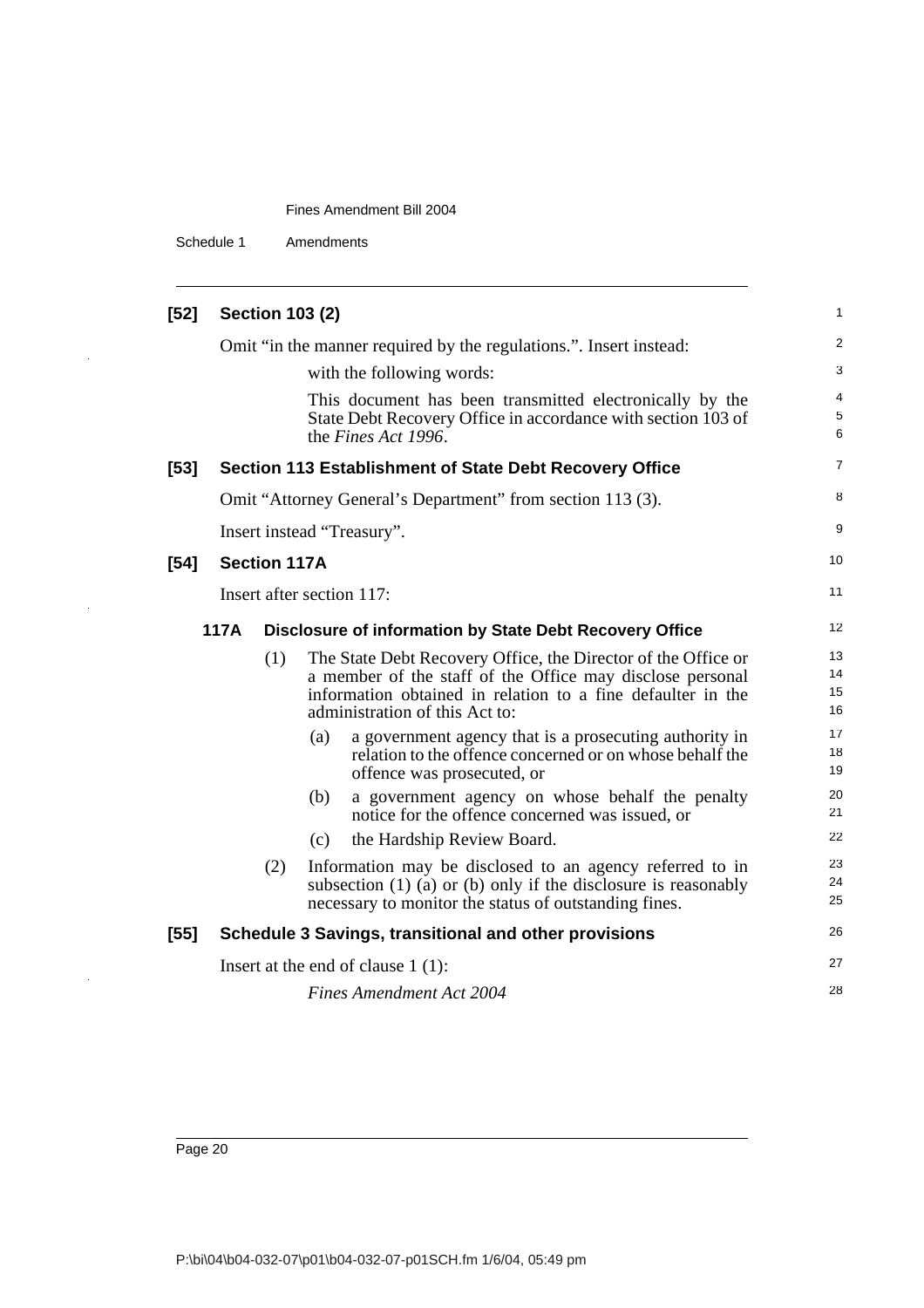Amendments Schedule 1

| [56] | Schedule 3, Part 4                   |     |                                                                                                                                                                                                                                                                                                                                              |                                  |  |  |
|------|--------------------------------------|-----|----------------------------------------------------------------------------------------------------------------------------------------------------------------------------------------------------------------------------------------------------------------------------------------------------------------------------------------------|----------------------------------|--|--|
|      | Insert after Part 3 of the Schedule: |     |                                                                                                                                                                                                                                                                                                                                              |                                  |  |  |
|      | Part 4                               |     | Provisions consequent on enactment of<br><b>Fines Amendment Act 2004</b>                                                                                                                                                                                                                                                                     | 3<br>4                           |  |  |
|      | 13                                   |     | <b>Definition</b>                                                                                                                                                                                                                                                                                                                            |                                  |  |  |
|      |                                      |     | In this Part:                                                                                                                                                                                                                                                                                                                                | 6                                |  |  |
|      |                                      |     | <b>amending Act</b> means the Fines Amendment Act 2004.                                                                                                                                                                                                                                                                                      | 7                                |  |  |
|      | 14                                   |     | <b>Application of section 37A</b>                                                                                                                                                                                                                                                                                                            | 8                                |  |  |
|      |                                      |     | Section 37A, as inserted by the amending Act, does not apply<br>in relation to an offence that was committed or is alleged to<br>have been committed before the commencement of that<br>section.                                                                                                                                             | 9<br>10<br>11<br>12              |  |  |
|      | 15                                   |     | Application of amendment to section 42                                                                                                                                                                                                                                                                                                       | 13                               |  |  |
|      |                                      |     | Section 42, as in force before its amendment by the amending<br>Act, continues to apply to a penalty notice enforcement order<br>that is proposed to be made in relation to an offence that was<br>committed or is alleged to have been committed before the<br>commencement of the amendment as if that section had not<br>been so amended. | 14<br>15<br>16<br>17<br>18<br>19 |  |  |
|      | 16                                   |     | Application of amending Act to fine enforcement orders                                                                                                                                                                                                                                                                                       | 20                               |  |  |
|      |                                      | (1) | Except as provided by clause 15, this Act, as amended by the<br>amending Act, applies to enforcement orders made after the<br>commencement of this clause, whether or not the offence<br>concerned occurred before, on or after that commencement.                                                                                           | 21<br>22<br>23<br>24             |  |  |
|      |                                      | (2) | Except as provided by subclause (3) and clause 17, the<br>amendments made by the amending Act to this Act do not<br>apply to or in respect of fine enforcement orders made before<br>the commencement of this clause.                                                                                                                        | 25<br>26<br>27<br>28             |  |  |
|      |                                      | (3) | This Act, as amended by the amending Act, applies to<br>applications made after the commencement of this clause for<br>the withdrawal or annulment of fine enforcement orders,<br>whether or not the enforcement orders were made before, on<br>or after that commencement.                                                                  | 29<br>30<br>31<br>32<br>33       |  |  |